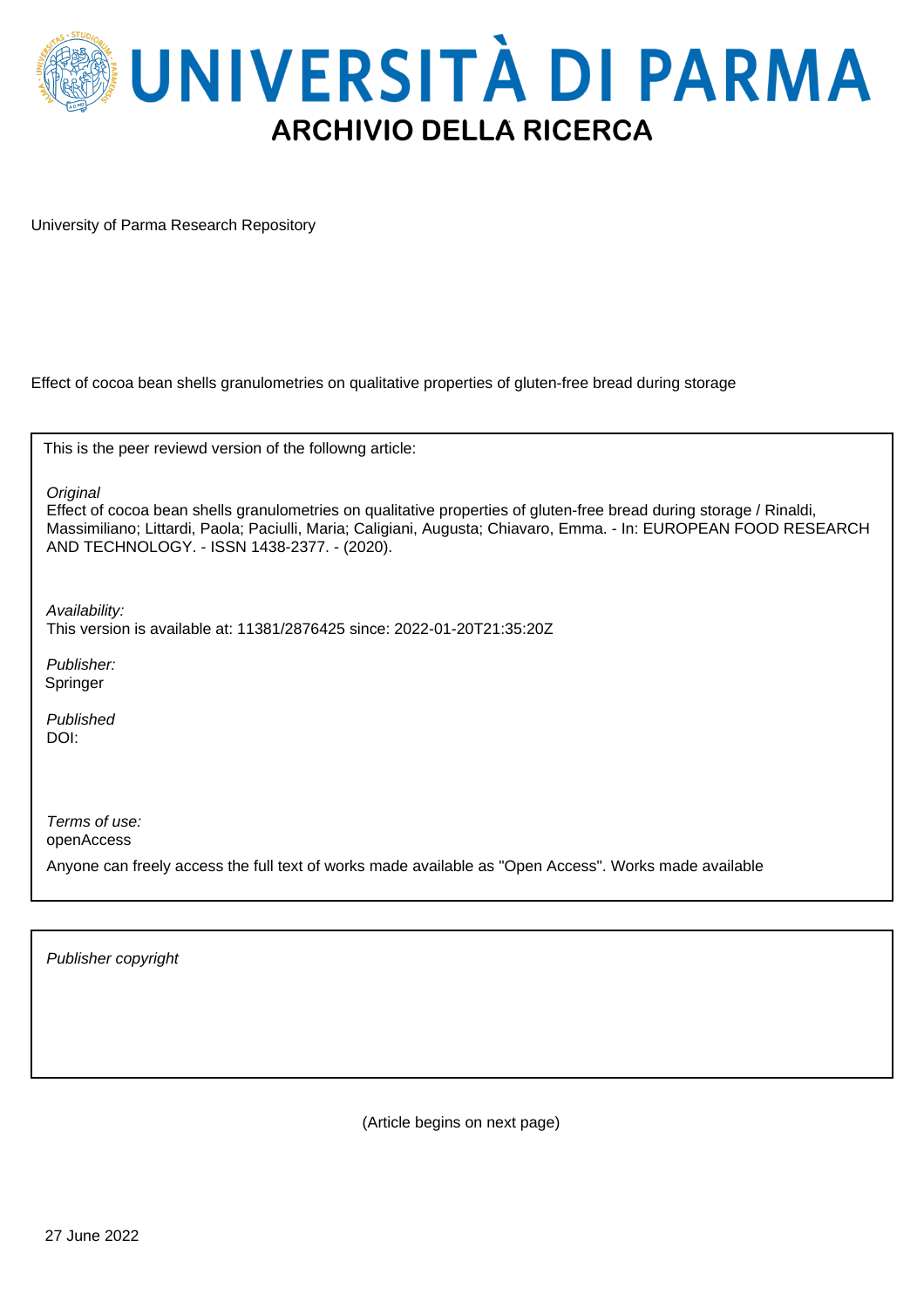### **Effect of cocoa bean shells granulometries**

## **on qualitative properties of gluten-free bread during storage**

Massimiliano Rinaldi<sup>a</sup>, Paola Littardi<sup>a\*</sup>, Maria Paciulli<sup>a</sup>, Augusta Caligiani<sup>a</sup>, Emma Chiavaro<sup>a\*</sup>

<sup>a</sup> Dipartimento di Scienze degli Alimenti, Università degli Studi di Parma, Parco Area delle Scienze 47/A, 43124 Parma, Italy

Corresponding authors:

- \* phone: +39 (0521) 905846 fax: +39 (0521) 906028 e-mail: paola.littardi@unipr.it
- \* phone: +39 (0521) 905888 fax: +39 (0521) 906028 e-mail: emma.chiavaro@unipr.it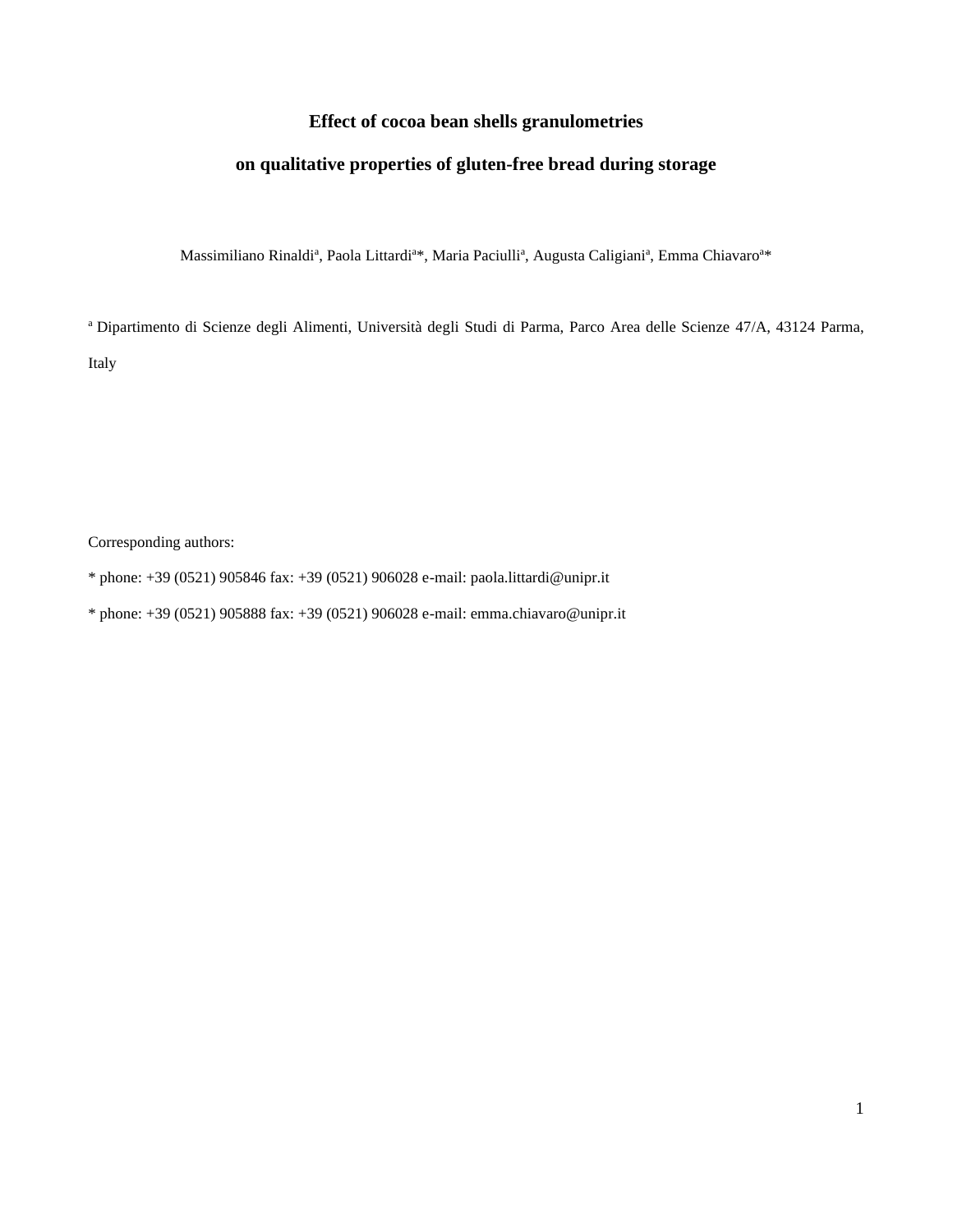#### **Abstract**

 Cocoa bean shells (CBS) are by-products of cocoa processing. Their rich chemical composition makes them interesting ingredients to improve the overall quality of gluten free bread. The addition of different dimensional fractions (F1, 1.00- 1.99 mm; F2, 0.50-0.99 mm; F3, 0.355-0.49 mm) of CBS to gluten-free bread was investigated in terms of volume, moisture content, crumb grain, texture and colour during 3 days of storage. No significant differences in moisture content were observed among fractions, but protein, fat and fibre content resulted influenced by the dimensional range. With reference to water absorption indexes, F2 showed the highest water binding capacity (WBC) and water holding capacity (WHC), having instead the lowest water solubility index (WSI), in comparison to the other fractions, and confirming a good retention of the fibres' structure. Results on bread showed that CBS addition modified crumb grain leading to a lower specific volume, especially for F2. The presence of CBS accelerated significantly the crumb staling process in comparison to the control, resulting however F1 softer than control at the end of the storage period. Finally, colour was improved by the presence of CBS becoming darker, with F3 showing the highest impact on *L\** and *a\**.

|  |  |  |  |  | 14 <b>Keywords:</b> cocoa by-products, celiac disease, shelf-life, water absorption, structure, colour |  |
|--|--|--|--|--|--------------------------------------------------------------------------------------------------------|--|
|--|--|--|--|--|--------------------------------------------------------------------------------------------------------|--|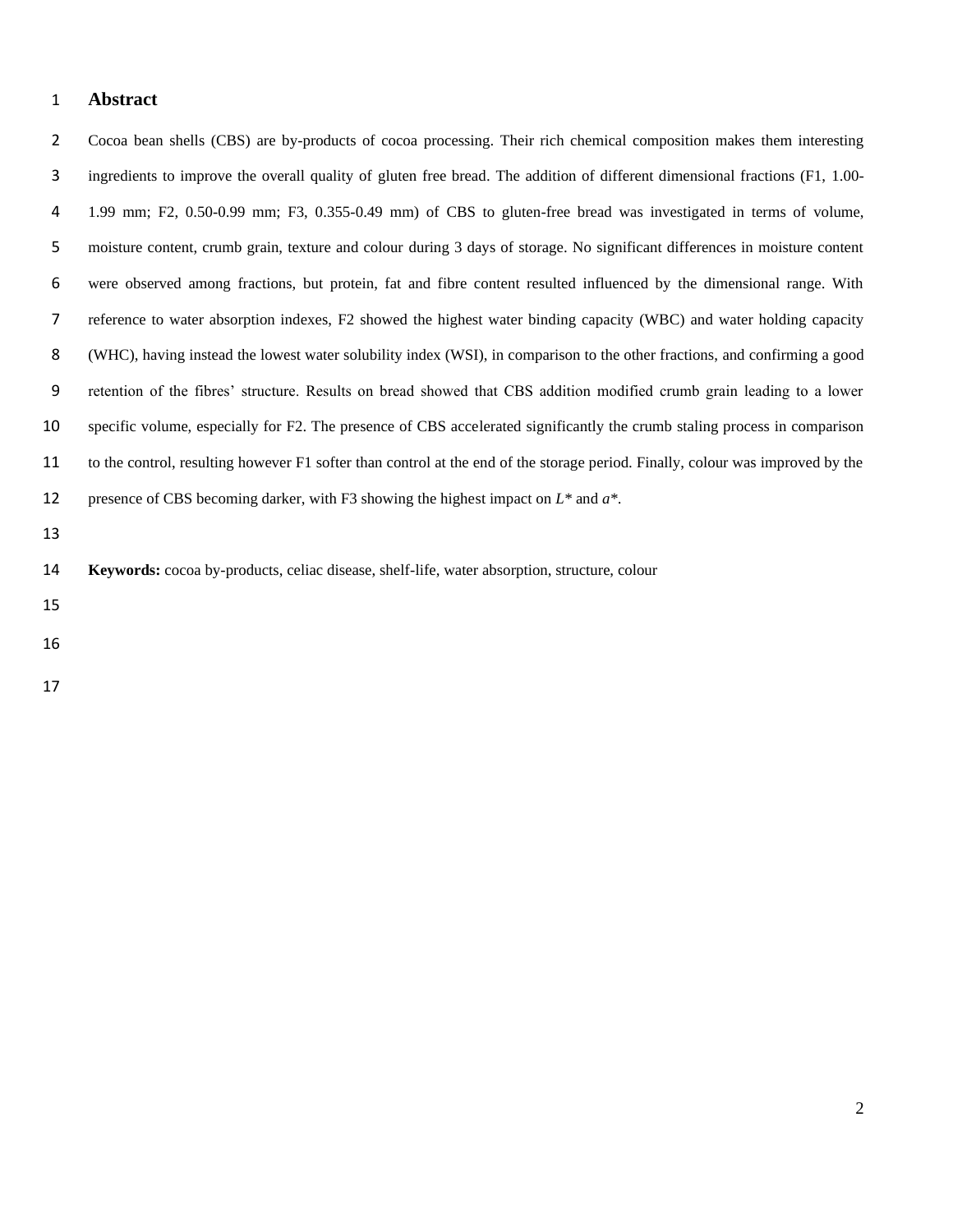#### **Introduction**

19 World cocoa beans (*Theobroma cacao* L.) production results of 5.2 Mtons in 2018 [1] with Côte d'Ivoire (2.0 Mtons), Ghana (0.9 Mtons), Indonesia (0.7 Mtons), Nigeria (0.3 MTons), Ecuador (0.3 Mtons), Cameroon (0.3 Mtons) and Brazil (0.2 Mtons) as the main producers. Cocoa bean shells (CBS) are the outer portions of beans that encase the nibs and, since they represent 12-20% of the cocoa seed, they result as a by-product produced in great quantity. Chemical composition of CBS is very interesting as protein content ranges from 11 to 18 g/100g dm, fat content from 2 to 21 g/100g dm, fibre 24 content from 43 to 60.5 g/100g dm and polyphenols from 1 to 5.8 g/100g dm [2-4]. Several efforts were spent in valorising 25 this waste material, starting from the use in animal feed with the limit of theobromine content  $(2-3\%)$  [5] to the use for the 26 production of extracts rich in fibres, polyphenols, antioxidants and pectins [6-9]. In addition, in the last years several studies 27 on application of CBS fibre as a functional ingredient in food products were published. Martínez-Cervera et al. [10] used soluble cocoa dietary fibre as a fat replacer in chocolate muffins with some advantages such as higher moisture, more tender 29 and crumbly structure and a reduction of hardening during storage. Similarly, Collar et al. [11] investigated the effects of soluble dietary fibre from cocoa shell wheat bread and suggested that dietary fibres from cocoa shell added up to 6% could be used to design technologically feasible, sensory acceptable, and long-term stored fibre-enriched wheat bread. In the same 32 way, Grillo et al. [12] obtained dietary fibre powder from CBS and substituted oat and whole wheat with no significant 33 differences between CBS powder and other fibres during organoleptic test. Recently, Jozinović et al. [13] successfully enriched extruded snacks with cocoa husks and reported a proportional increase in resistant starch, polyphenol content and antioxidant activity with the addition of cocoa husks, while starch damage slightly decreased. A similar approach was 36 followed by Rojo-Poveda et al. [14] who successfully obtained new functional beverages with potential health benefits.

 Kreibich et al. 15 described CBS structure from a microscopical point of view and observed thick-walled protective cells providing somewhat rigid and flexible support properties. Interestingly, authors established that the shell has different layers and vascular bundles distributed among the tissues: the first tissue (epidermis) layer is comprised of long cells (smaller sizes) with thick walls and the second of long flattened parenchyma cells, closely surrounding the vascular bundles. It is possible to visualize different formats (spiral – tracheid), sizes and numbers of vascular tissues (protoxylem and phloem) for water and nutrient transportation. Starting from this morphological characteristic, a technological approach, similar to what reported by de Sousa et al. 16, could be applied for separating CBS into different granulometric fractions that potentially 44 had different profiles in chemical composition and technological properties, as consequence. Rojo-Poveda et al. [14]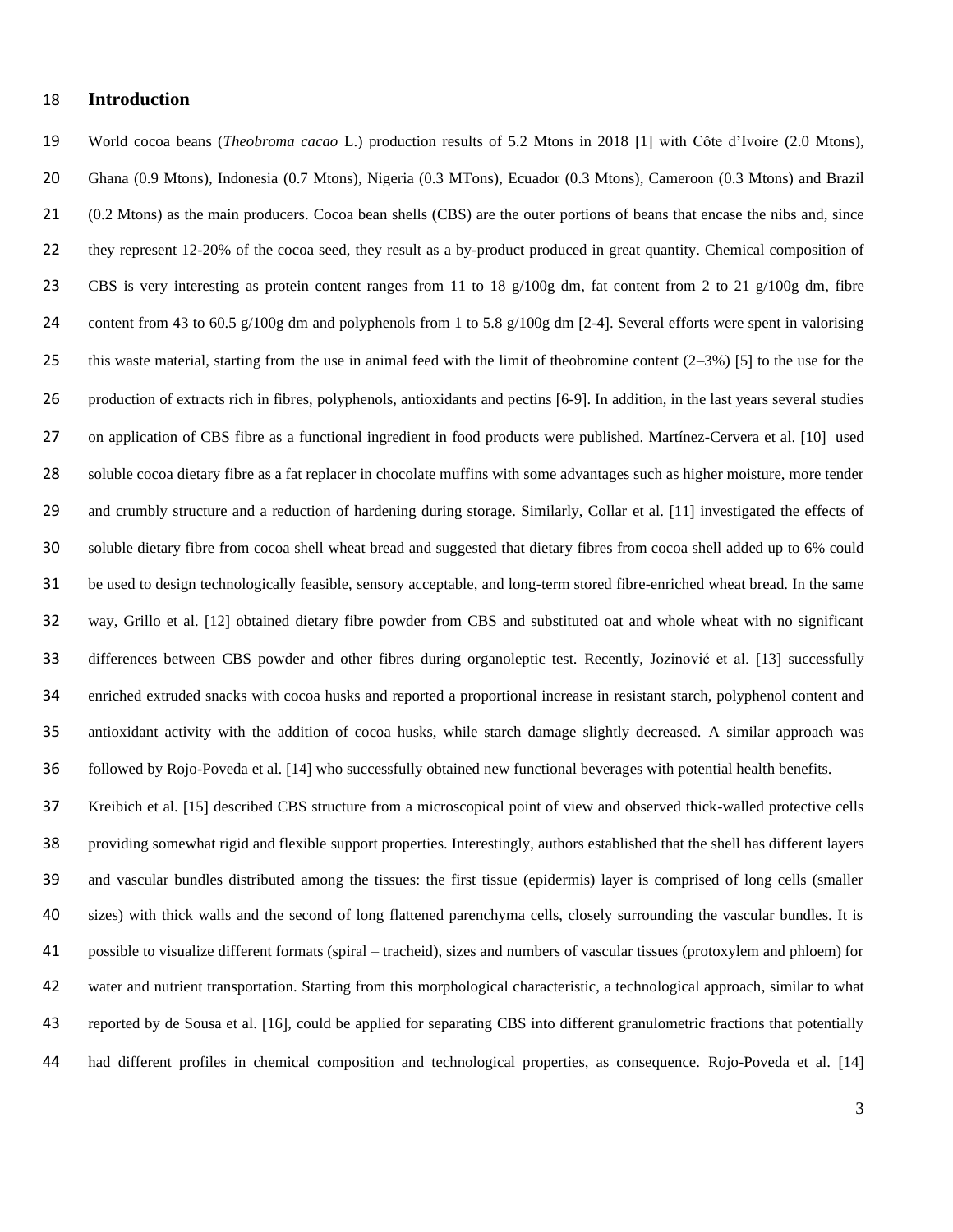demonstrated that the extraction of polyphenols for obtaining a functional beverage from CBS was directly influenced by the grinding degrees when using percolation techniques, whereas the maceration technique showed no dependence on the particle size. The present paper represents the first attempt to use sieving of CBS as a preliminary method for modifying functional properties of this kind of industrial waste. Thus, the aim of this work was to evaluate the effects of the addition of different CBS granulometries on physico-chemical properties of a commercial gluten-free bread formulation during 3 days of shelf-life.

#### **Materials and Methods**

#### **Samples, breadmaking and storage**

 A commercial (NT FOOD S.p.A., Altopascio, Lucca, Italy) gluten-free bread mixture with the following ingredients was used: corn, rice cream soup, tapioca starch, sugar, vegetable fibres, salt, thickening agents: guar flour and hydroxypropylmethylcellulose, flavourings. The proximate composition of the mixture was: moisture 9.7g/100g, carbohydrate 85.7g/100g, fibres 1.9g/100g, protein 1.8g/100g, fat 0.9g/100g, salt 1.9g/100g. Ground CBS were kindly donated by the company Ferri dal 1905, Castel Goffredo (MN), Italy.

- To obtain the different particle sizes of CBS, it was classified in sieves with opening sizes 2.00 mm, 1.00 mm, 0.50 mm and 0.355 mm, respectively with an automatic sieve (Giuliani Tecnologie, Torino, Italy). The obtained fractions were named F1 (1.00 to 1.99 mm), F2 (0.50 to 0.99 mm) and F3 (0.355 to 0.49 mm).
- Bread samples were prepared with the following recipe: gluten free mixture (250.0 g), water (225.0 g), sunflower oil (12.5 62 g), compressed yeast (6.25 g) (control, C). CBS from F1, F2 and F3 fractions were then added by substituting the mixture at 63 4 g/100g in order to achieve a total final fibre content equal to 3 g/100g for the claim "source of fibre" [17]. The amount of water was determined on the basis of preliminary tests until obtaining a workable dough for all the formulations. The same amount of water was added to all the recipes in order to evaluate the unique effect of the different CBS added fractions.
- A domestic bread machine (Moulinex, Groupe Seb Italia S.p.A., Milano, Italy) was used for breadmaking, with the rapid 67 program: stirring + kneading + rising, 80 min; baking, 55min at 210 °C, obtaining sandwich bread loaves with mean weight 68 of about 400 g. Cooking losses after baking were measured and ranged from 22.1  $\pm$  1.2 g/100g for C and F1 samples to 69 about  $24.5 \pm 1.3$  g/100g for F2 and F3 breads. The cooked breads were cooled at room temperature, packaged in alcohol- sprayed sealed air-tight plastic bags and stored in a 25 °C temperature-controlled chamber in the dark (ISCO 9000, Milan, Italy). Samples were analysed at 0, 1 and 3 days of shelf life. Three loaves were used for the characterization of the breads
- at each storage time analysing 9 loaves for each bread type.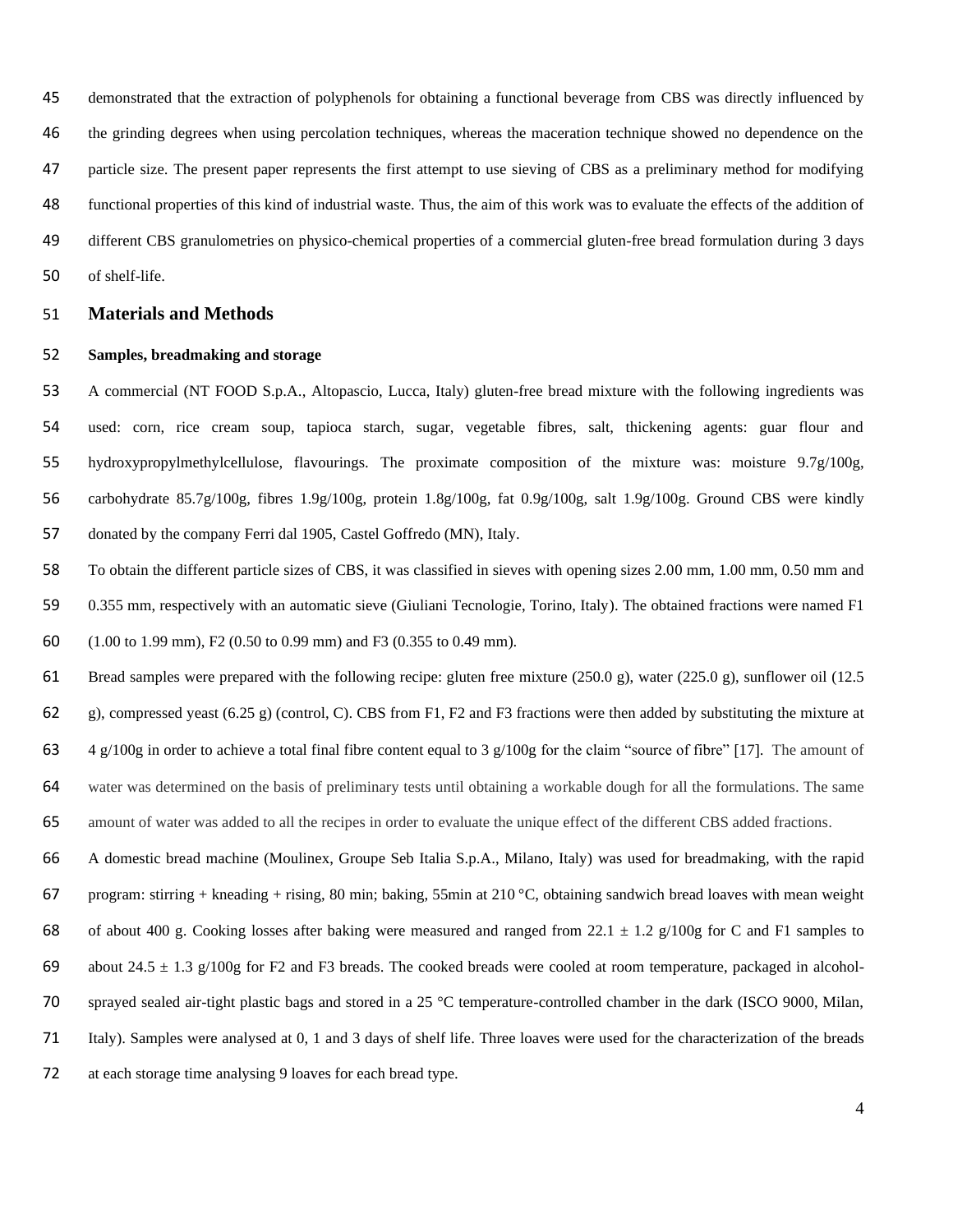#### 73 **Proximate composition and water absorption tests of flour and CBS**

74 Moisture, protein, lipid and ash of cocoa bean shell fractions were determined using standard procedures [18]. Moisture was 75 determined in oven at 105 °C for 24 h. Crude fat content was determined using an automatized Soxhlet extractor (SER 76 148/3 VELP SCIENTIFICA, Usmate Velate, Italy) using diethylether. Total ash was determined after mineralization at 550 77 °C for 5 h + 5 h. Total nitrogen was determined with a Kjeldahl system (DKL heating digestor and UDK 139 semiautomatic 78 distillation unit, VELP SCIENTIFICA). 79 Water absorption tests on CBS fractions were determined as described by Sarangapani et al. [19], as average of three

80 replicates. Water binding capacity (WBC) and water holding capacity (WHC) were expressed as grams of water retained 81 per gram of solid. Water absorption index (WAI) and water solubility index (WSI) were expressed as grams of gel per

- 82 grams of sample (db) and grams of dried supernatant per grams of sample (db), respectively.
- 83

#### 84 **Physical analyses**

85 Specific volume of breads was determined in triplicate according to the AACC Approved Method 10-05.01 [20] and 86 expressed as the volume/weight ratio of cooked bread  $(mL/g)$ .

87 Crumb grain was evaluated by means of a digital image analysis system, as reported previously [21]. Images of three central 88 slices (20 mm thickness) of each loaf were acquired with a scanner (Hewlett Packard, Palo Alto, CA, USA) at 600 dots per 89 inch (dpi) taking squares (40x40 mm) from the centre of the images after calibration, standardization and optimization by 90 means of Image-Pro Plus 4.5 (Media Cybernetics Inc., USA) software. The number of pores (expressed as percentage of the

- 91 total number) was obtained according to pre-selected dimensional classes based on their area. Selected classes were: class-1:
- 92 0.01-0.099 mm<sup>2</sup>; class-2: 0.1-0.199 mm<sup>2</sup>; class.3: 0.2-0.99 mm<sup>2</sup>; class-4: > 1 mm<sup>2</sup>.
- 93 The crumb moisture content  $(g/100g)$  within the bread loaves was evaluated in triplicate at each shelf-life time for each
- 94 bread type following the AACC standard method, 44-15.02 [20].
- 95 Texture analysis was performed on crust and crumb using a TA.XT2 Texture Analyzer equipped with a 25 kg load cell

96 (Stable Micro Systems, Godalming, UK) and Texture Expert for Windows software (version1.22) for data analysis on each

- 97 loaf. Crust hardness was measured by means of a puncture test using a 3 mm diameter stainless steel probe and a test speed
- 98 of 2 mm/s. Maximum peak force (N) was measured from the penetration curve and taken as crust hardness. Measurements
- 99 were taken on five preselected points of the crust.
- 100 Crumb evaluation was carried out on ten cubes of  $20 \times 20 \times 20$  mm extracted from two central slices of the samples. A TPA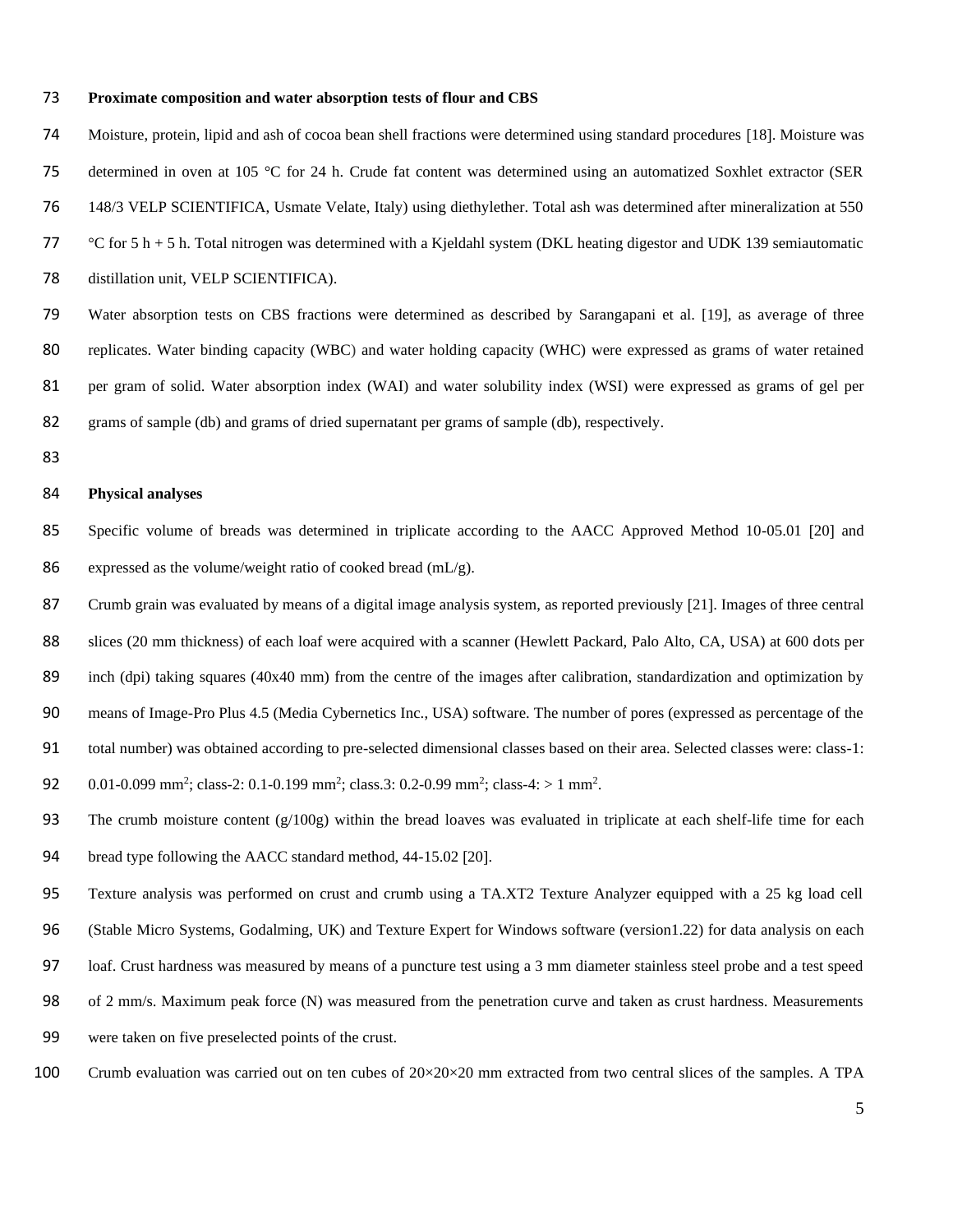test was performed with a 35 mm diameter cylindrical aluminium probe by means of a double compression with a speed of 2mm/s up to the 40% of the original sample height. The textural parameters considered were hardness (maximum peak force of the first compression cycle, N), cohesiveness (ratio of positive force area during the second compression to that during the first compression area, dimensionless), resilience (area during the withdrawal of the penetration, divided by the area of the first penetration, dimensionless), and chewiness (product of hardness x cohesiveness x springiness, N) 22.

 Colour was determined on ten pre-selected locations of the crust and crumb of each bread loaf. The analyses were performed using a Minolta Colorimeter (CM 2600d, Minolta Co., Osaka, Japan) equipped with a standard illuminant D65 and a 10° position of the standard observer. The instrument was calibrated before each analysis with white and black standard tiles. *L\** (lightness), *a\** (redness) and *b\** (yellowness) were quantified on each sample using the Spectramagic software (Ver. 3.6).

#### **Statistical analysis**

 Means and standard deviations calculated with SPSS (Version 25.0, SPSS Inc., Chicago, USA) statistical software were 113 used to perform one way (ANOVA) to evaluate the effect of CBS addition at a significance level of 0.05 ( $p$  <0.05). A Tukey-Kramer post-hoc test at a 95% confidence level was also applied using the same software to verify the differences among groups.

#### **Results and Discussion**

#### **Chemical and technological analyses of CBS fractions**

 Moisture content of CBS (Table 1) was in the range 4.79-5.01 g/100 g with no significant differences among the considered 119 fractions. Observed moisture content was quite lower compared to those reported by Martínez et al. [2] but the composition of CBS is reported to be quite variable and it depends, among other factors, on its origin and mainly on the process to which it has been subjected. The highest ash content (Table 1) was observed for F3 while the lowest for F2 with F1 as intermediate 122 value: in general, obtained data are in the range previously reported for this cocoa co-product [2]. Regarding protein content, no differences were observed between F2 and F3 while F1 presented a significantly lower value. Obtained data are 124 in the range already published in the scientific literature [3]. Moreover, the fat content resulted significantly different among the three CBS size classes, being the lowest for F1 and the highest for F3, as also reported by other authors [3].

 Finally, fibre content of F1 resulted the highest one with no differences between F2 and F3; the observed results confirm the 127 feasibility of fibre enrichment by means of grinding and sieving [23]. Starting with the work of Knuckles et al. [24]

separation of different fractions with different chemical composition and technological properties, as consequence, was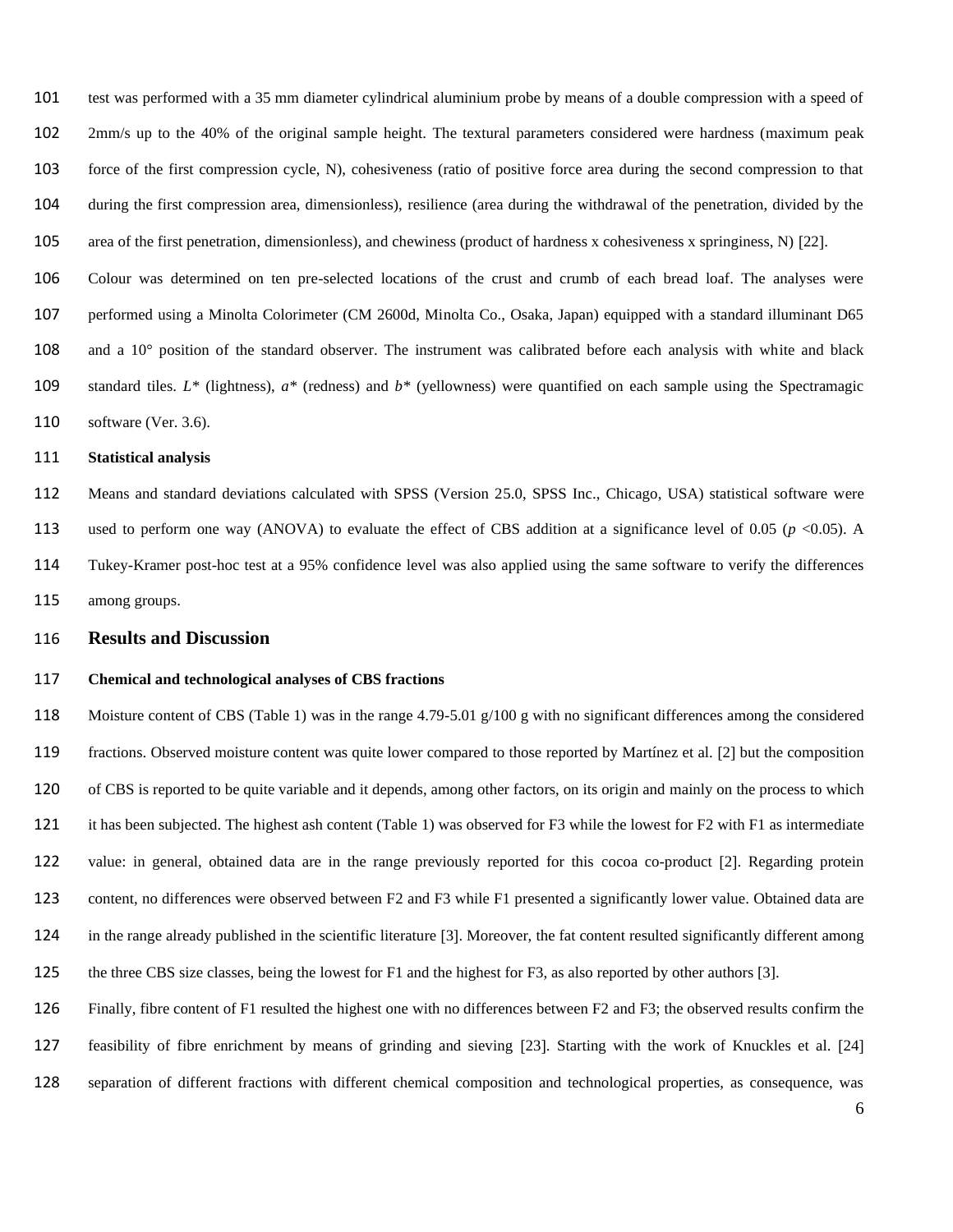successfully achieved for cocoa bean shell.

 Hydration properties of the fractions are reported in Table 1. WBC and WHC data presented a similar trend with the highest 131 values for F2 probably due to the higher fibre structure retention as WHC and WBC are strictly related to them [25]. The same authors, working on coffee by-products, reported also an inverse relation with the granulometry of the material but in the present work, this relationship was not observed. Technological functionality was in the range published by Lecumberri 134 et al. [26] for cocoa shell and according to their observations, it could be confirmed that all fractions presented only few amounts of soluble fibres.

136 WAI and WSI can be used to indicate the behaviour of the starches contained in the three fractions [19]: F1 gave the highest values while on the contrary F3 the lowest ones. Low WAI values are generally linked to high level of starch damage and 138 interactions with non-starch components and cell wall matrices [19, 27]. Actually, F3 samples represent the littlest fraction with probably the highest impact of grinding on structure but with the highest content of starch that was subjected to damages during the whole process of cocoa beans. This hypothesis is confirmed by the high WSI value of F3 fraction probably due to the depolymerization of starch, which leads to the production of low molecular weight fragments of amylose and amylopectin 19. Thus, the decrease in the values of water interaction indexes could be explained by the fact that some of the molecules of the solubilized material, in particular amylose molecules, may interact each other generating a 144 modified structure that impedes water absorption [28].

#### **Crumb grain characteristics and specific bulk volume of bread**

 Specific volumes of tested breads are reported in Figure 1: at time 0 significant differences were observed among the cocoa bean shell fractions. Particularly, F2 presented a significantly lower value compared to F1 and F3 probably due to its high 148 WHC and WBC values (Table 1) that are generally related to low volume in bread [29]. Moreover, F2 samples presented 149 both a higher cooking loss (24.8  $\pm$ 0.6 %) and a higher percentage of holes belonging to the greatest class (Figure 2) 150 compared to the other samples. Results are in agreement with Coda et al. [30] that reported a volume variation depending on 151 wheat bran particle size. Similarly, Gómez et al. [31], studying the effect of fibre size on the quality of fibre-enriched cakes, reported a relation between specific volume, regardless the origin of fibres, and dimensions of them. During storage, specific volume of C samples remained constant with no significant variations. Otherwise, all CBS-enriched breads presented a significant volume reduction (Figure 1), also showing a significant increase in the percentage of holes belonging to the greatest class and a decrease in the lowest one, as consequence, with a significant variation in the total number of holes only for F1 samples (data not shown). During storage F1, F2 and F3 breads showed a little weight loss (data not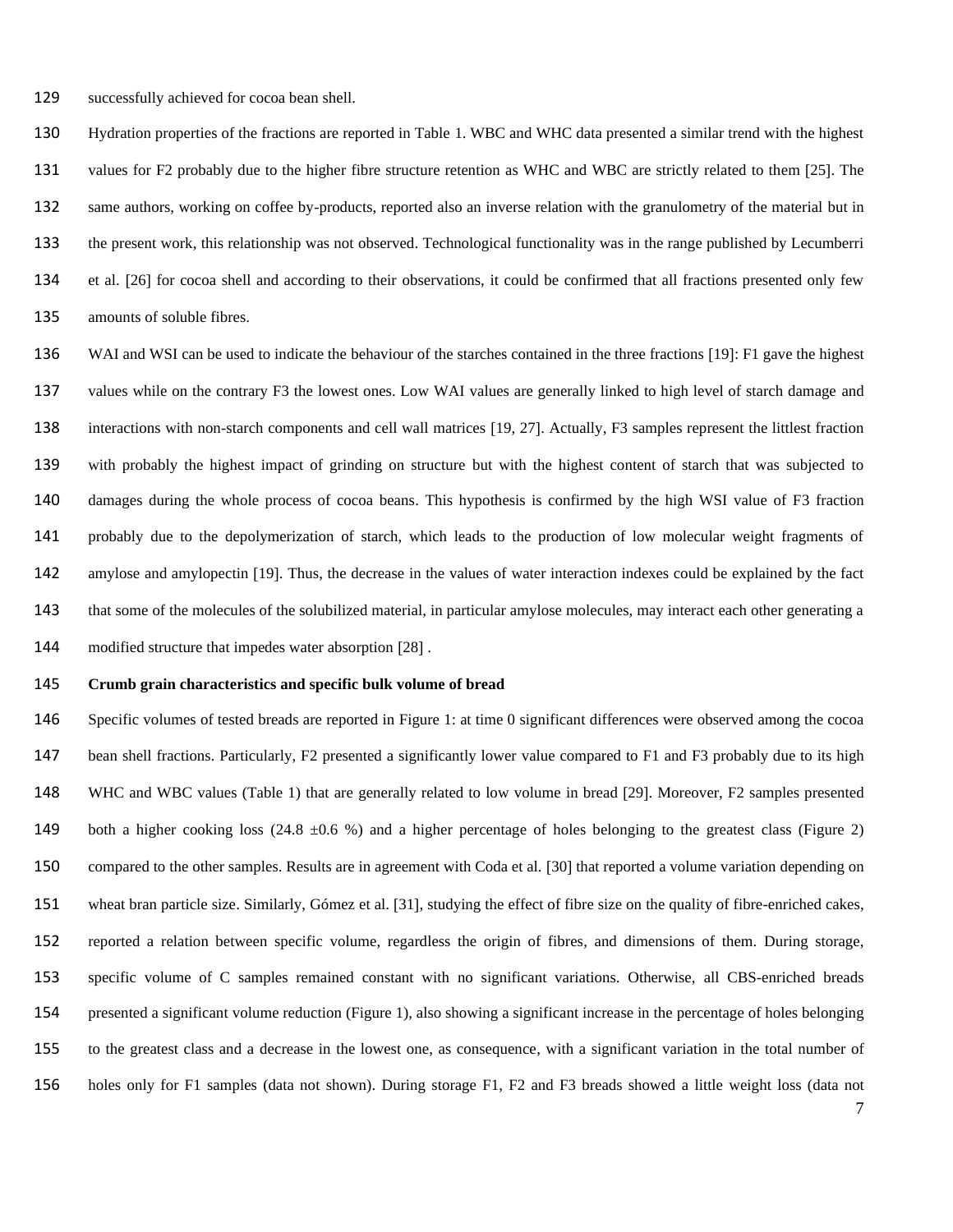shown) ranging from 1 to 2 % that, together with water migration from crumb to crust, could have caused the reduction of wall thickness and the increase of holes' dimensions, as consequence. On the contrary, C samples did not show any weight loss during storage.

 The presence of fibres contained in cocoa bean shells caused a significant reduction of total number of holes (about 350 161 holes/16cm<sup>2</sup>) compared to C samples (about 600 holes/16cm<sup>2</sup>) with a higher presence of holes with large dimensions (Figure 2). Bigger holes are more sensible to collapse and this fact could explain the volume reduction observed for F1, F2 and F3 samples (Figure 1). Probably, cocoa shell fibres interfered with thickening agents (guar flour and hydroxypropylmethylcellulose) of the gluten free mixture used for the preparation of breads as a competitor for water when 165 water is limited [32].

 Crumb moisture content (Figure 3) of enriched samples were significantly lower than C ones at all storage times confirming the higher evaporation caused by a coarser crumb grain characteristic observed for F1, F2 and F3 samples (Figure 2). As stated above, weight loss after cooking was significantly higher for F2 and F3 samples while no statistical differences were observed for others. During storage, no samples showed significant difference in crumb water content thanks to packaging and to the short-term shelf life.

 Crust colorimetric data (Table 2) showed significant differences due to the addition of cocoa bean shell. Particularly, crust L\* values increased and a\* decreased thanks to the cocoa bean fibre probably due to the lower moisture content (Figure 3) 173 that generally leads to lighter bread crust [33]. On the contrary, the impact of cocoa bean shell on bread crumb colour was 174 evident: addition of CBS caused a significant reduction of  $L^*$  and simultaneously a significant increase of  $a^*$  and  $b^*$  (Table 2) with darker crumb in accordance with Kārkliņa et al. 34, due to the natural colour of cocoa bean shells. F3 showed the 176 greatest impact on  $L^*$  and a<sup>\*</sup> values probably due to the very low dimensions of particles. In general, colorimetric changes caused by cocoa bean shells' addition can be positively considered as gluten free breads are generally reported to present 178 pale colour that is not attractive for consumers [35].

 Bread crumb and crust hardness (Table 3) at time 0 days were not significantly affected by cocoa bean shell addition. During storage, F2 samples showed the highest hardness increase at time 3 with a value two folds higher compared to the control. This could be due to the presence of largest holes that generally tend to collapse (Figure 3) and to the high WHC 182 value (Table 1) of this fraction with a probably strong competition for water with starches and thickening agents [36]. On the contrary, F1 gave the lowest hardness value at time 3 with significant lower values also compared to C, demonstrating an antistaling effect probably due to the high WAI value (Table 1) of this fraction related to a high water retention capacity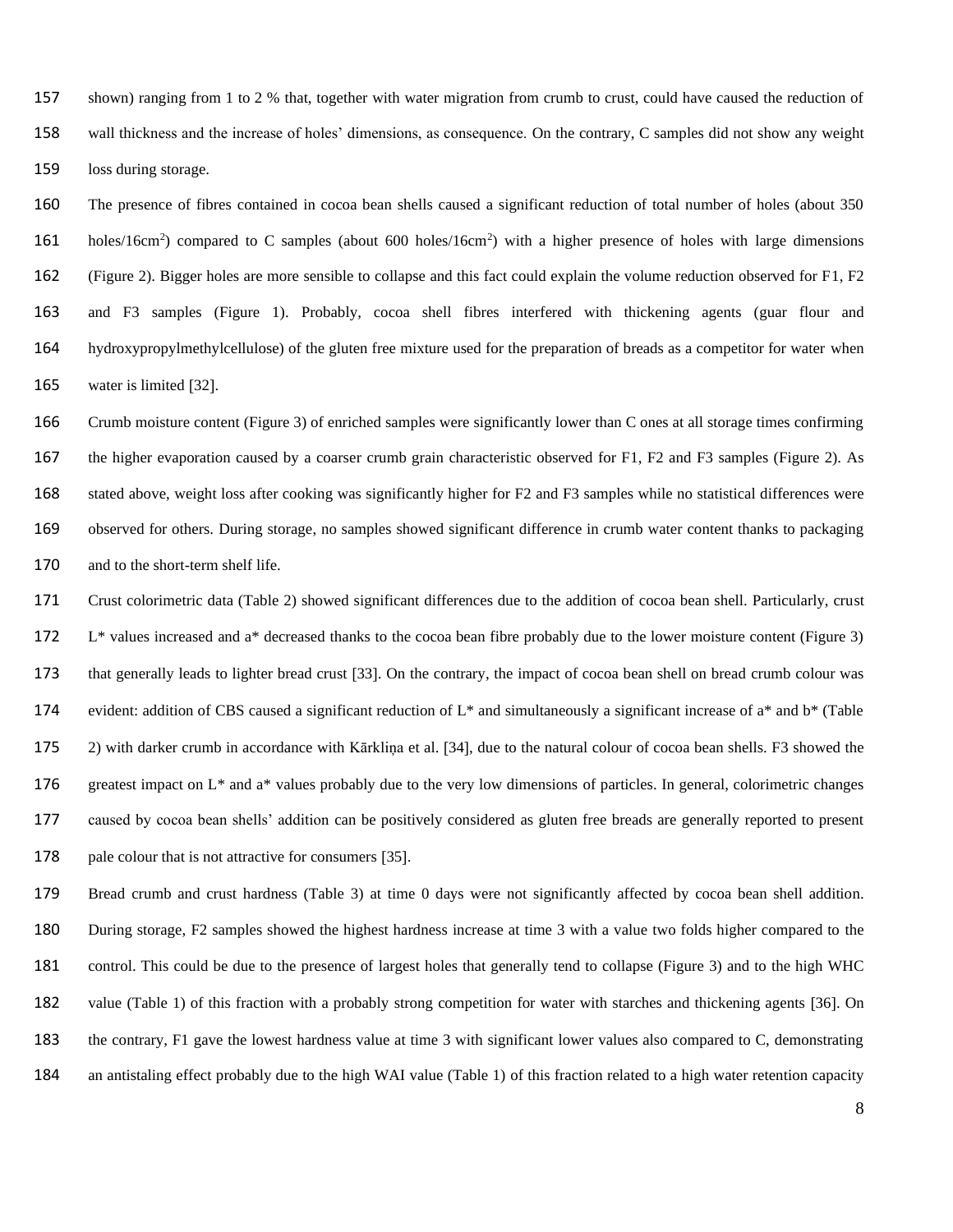185 which could help to prevent the retrogradation of amylopectin [37]. Cohesiveness (Table 3) decreased for all samples with 186 increasing storage time, as expected [38]. All samples added with cocoa bean shell fractions exhibited lower values at day 1 187 compared to C in accordance with Rocha Parra et al. [39] probably in relation with crumb moisture content that resulted 188 lower in F samples.

 Regarding resilience data at time 0 (Table 3), F2 bread showed a significantly lowest value compared to the others probably due to the lowest volume and to the presence of a highest percentage of holes belonging to the greatest class. Characteristics of F2 breads could be probably related to water hydration properties of this CBS fraction. In general, CBS enriched breads presented significantly lowest resilience values compared to C at all times probably due to the lowest total number of holes per area and to the highest presence of holes with great dimensions. Collar et al. 11 already reported significant reduction of resilience in breads with soluble dietary fiber preparations obtained from cocoa shell.

 Finally, chewiness values of C samples were in almost all cases significantly higher compared to the enriched ones: chewiness is a secondary texture parameter that is associated with difficulty in chewing the sample and forming a bolus before swallowing. These results could be related to the greater moisture retained by C samples (Figure 3), making them 198 denser to chew [10].

#### **Conclusions**

 This study attempted to evaluate the effect of the addition of three different dimensional fractions from cocoa bean shells on gluten free bread during 3 days of storage. Different proximate composition and water absorption properties observed for the different fractions of cocoa bean shell were reflected also in bread characteristics. The fibre deriving from CBS fractions, probably, negatively influenced the crumb grain, with coarser structure, as well as specific volume and moisture content, with significantly lower values. On the other hand, the CBS supplementation led to a pleasant darker colour, with F3 showing the more consistent improvement. Moreover, textural attributes (hardness) confirmed the possibility to add CBS F1 fraction with limited impact on product quality also during storage.

 Overall, it was evidenced that cocoa bean shell fractions represent a promising functional ingredient for the development of improved gluten free bread formulations. Nevertheless, further studies would be necessary to improve the characteristics of final product also evaluating sensorial attributes as well as water dynamic during shelf life.

#### **Compliance with ethical standards**

**Conflict of interest** The authors declare that they have no conflict of interest.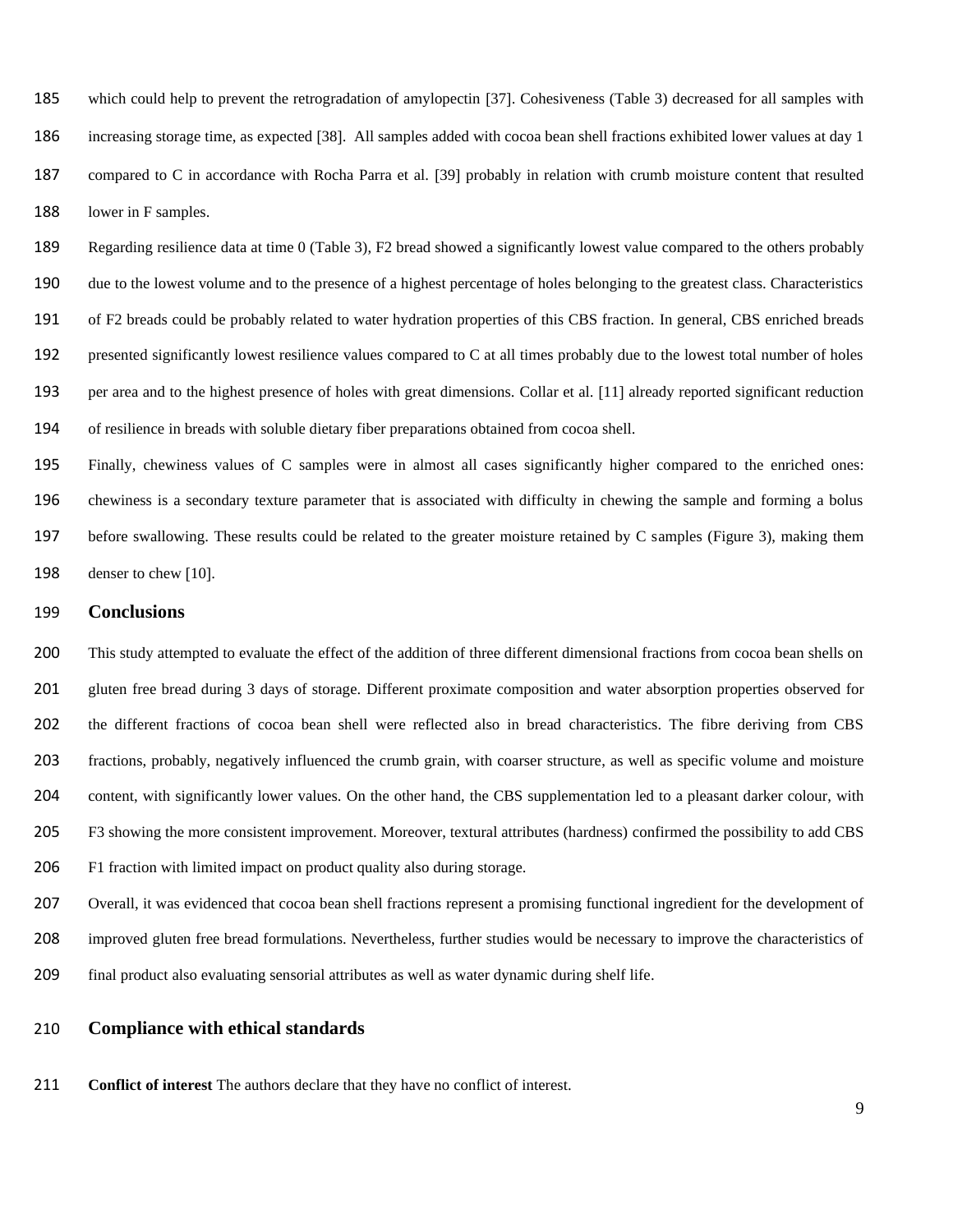**Compliance with ethics requirements** This article does not contain any studies with human or animal subjects.

## **References**

| 215 | 1. Faostat, 2018. Food and Agriculture Organization of the United Nations. (accessed 12/05/2020)  |
|-----|---------------------------------------------------------------------------------------------------|
| 216 | http://www.fao.org/faostat/en/#data/QC                                                            |
| 217 | 2. Martínez R, Torres P, Meneses MA, Figueroa JG, Pérez-Álvarez JA, Viuda-Martos M (2012)         |
| 218 | Chemical, technological and in vitro antioxidant properties of cocoa (Theobroma cacao L.) co-     |
| 219 | products. Food Res Int 49:39-45                                                                   |
| 220 | 3. Okiyama DC, Navarro SL, Rodrigues CE (2017) Cocoa shell and its compounds: Applications        |
| 221 | in the food industry. Trends Food Sci Technol 63:103-112                                          |
| 222 | 4. Okiyama DC, Soares ID, Cuevas MS, Crevelin EJ, Moraes LA, Melo MP, Rodrigues CE                |
| 223 | (2018) Pressurized liquid extraction of flavanols and alkaloids from cocoa bean shell using       |
| 224 | ethanol as solvent. Food Res Int 114:20-29                                                        |
| 225 | 5. Panak Balentić J, Ačkar Đ, Jokić S, Jozinović A, Babić J, Miličević B, Šubarí D, Pavlović N    |
| 226 | (2018) Cocoa Shell: A By-Product with Great Potential for Wide Application. Molecules 23:         |
| 227 | 1404                                                                                              |
| 228 | 6. Arlorio M, Coisson JD, Restani P, Martelli A (2001) Characterization of pectins and some       |
| 229 | secondary compounds from theobroma cacao hulls. J Food Sci 66:653-656                             |
| 230 | 7. Barbosa-Pereira L, Guglielmetti A, Zeppa G (2018) Pulsed electric field assisted extraction of |
| 231 | bioactive compounds from cocoa bean shell and coffee silverskin. Food Bioproc Tech 11:818-        |
| 232 | 835                                                                                               |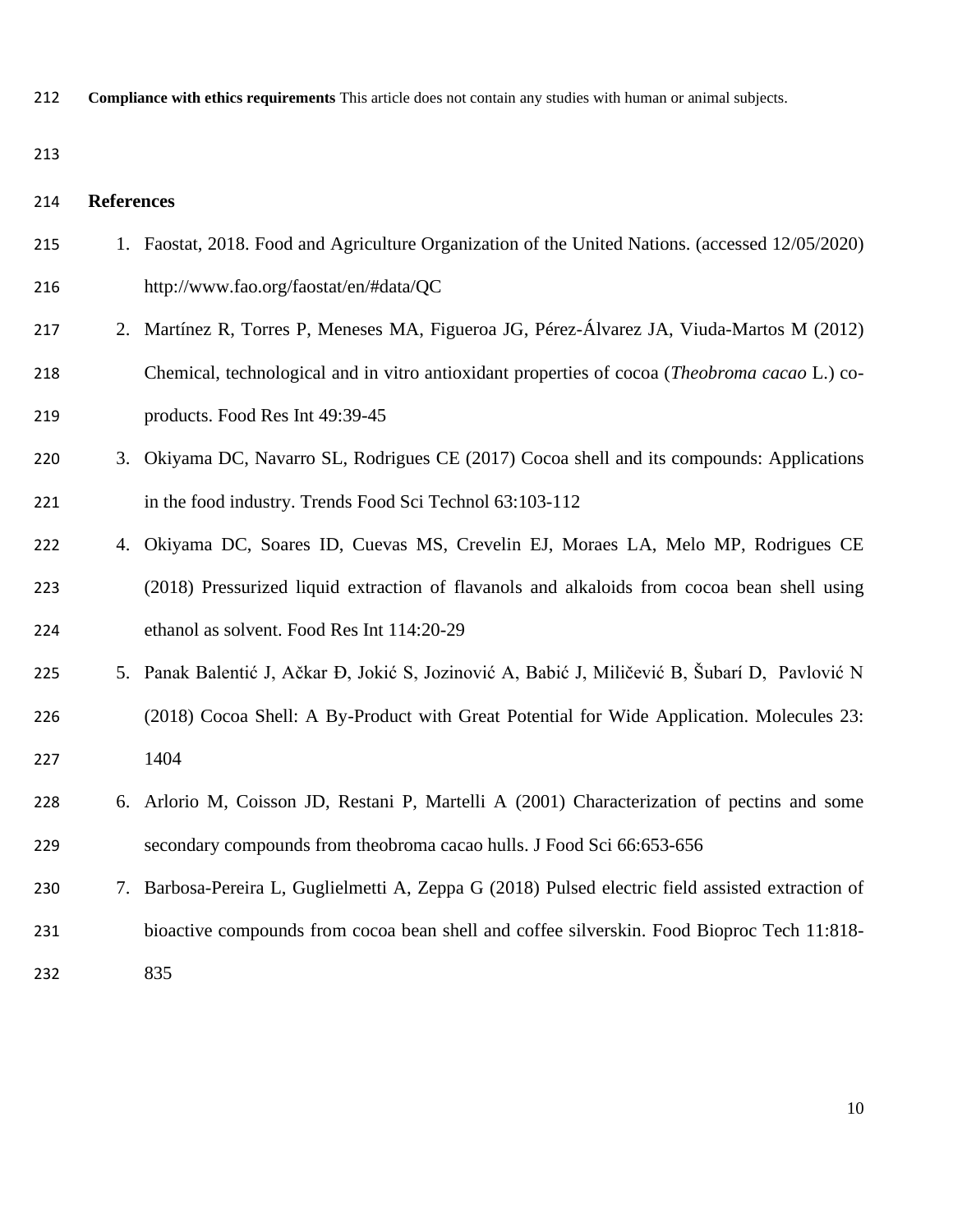| 233 | 8. Hernández-Hernández C, Viera-Alcaide I, Sillero AMM, Fernández-Bolaños J, Rodríguez-  |
|-----|------------------------------------------------------------------------------------------|
| 234 | Gutiérrez G (2018) Bioactive compounds in Mexican genotypes of cocoa cotyledon and husk. |
| 235 | Food Chem 240:831-839                                                                    |

- 9. Mazzutti S, Goncalves Rodrigues LG, Mezzomo N, Venturi V, Ferreira SRS (2018) Integrated 237 green-based processes using supercritical  $CO<sub>2</sub>$  and pressurized ethanol applied to recover antioxidant compounds from cocoa (*Theobroma cacao*) bean hulls. J Supercrit Fluids 135:52-59
- 10. Martínez-Cervera S, Salvador A, Muguerza B, Moulay L, Fiszman SM (2011) Cocoa fibre and 240 its application as a fat replacer in chocolate muffins. LWT-Food Sci Technol, 44:729-736
- 11. Collar C, Rosell CM, Muguerza B, Moulay L (2009) Breadmaking performance and keeping behavior of cocoa-soluble fiber-enriched wheat breads. Food Sci Technol Int 15:79-87
- 12. Grillo G, Boffa L, Binello A, Mantegna S, Cravotto G, Chemat F, [Dizhbite](https://www.sciencedirect.com/science/article/pii/S0963996918306677#!) T, [Lauberte](https://www.sciencedirect.com/science/article/pii/S0963996918306677#!) L, Telysheva G (2019). Cocoa bean shell waste valorisation; extraction from lab to pilot-scale cavitational reactors. Food Res Int 115:200-208
- 13. Jozinović A, Panak Balentić J, Ačkar Đ, Babić J, Pajin B, Miličević B, Guberac S, Šubarić D (2019) Cocoa husk application in the enrichment of extruded snack products. J Food Process Pres, e13866
- 14. Rojo-Poveda O, Barbosa-Pereira L, Mateus-Reguengo L, Bertolino M, Stévigny C (2019) Effects of Particle Size and Extraction Methods on Cocoa Bean Shell Functional Beverage. Nutrients 11:867.
- 15. Kreibich HH, Moecke EOH, Scussel VM (2017) In: Méndez-Vilas A. (ed) Microscopy and imaging science: practical approaches to applied research and education. Formatex Research Center, Badajoz, Spain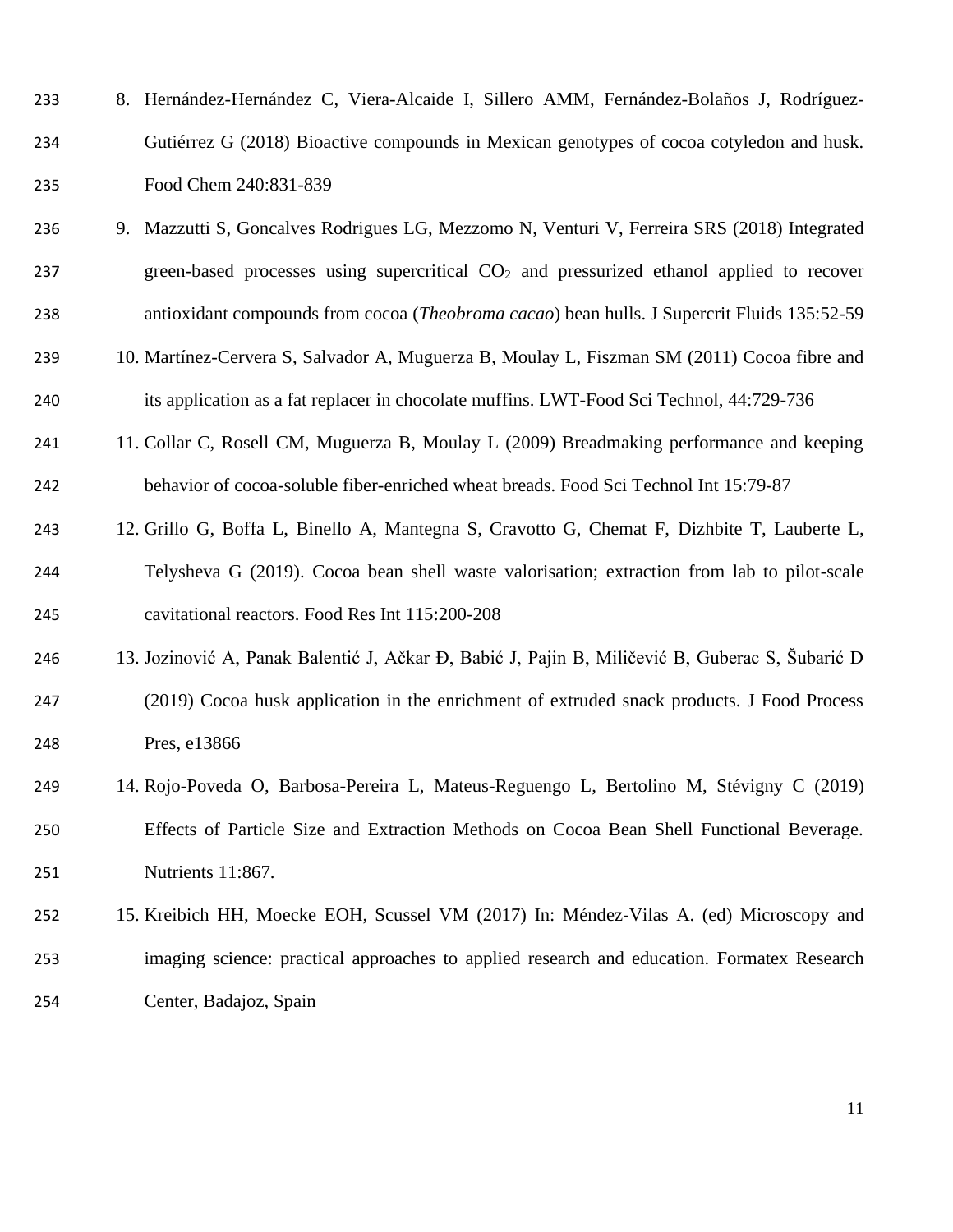| 255 | 16. de Sousa MF, Guimarães RM, de Oliveira Araújo M, Barcelos KR, Carneiro NS, Lima DS, |
|-----|-----------------------------------------------------------------------------------------|
| 256 | Egea MB (2019) Characterization of corn (Zea mays L.) bran as a new food ingredient for |
| 257 | snack bars. LWT-Food Sci Technol 101: 812-818                                           |

- 17. EC Regulation No 1924/2006 of the European Parliament and of the Council of 20 December 2006 on nutrition and health claims made on foods. Official Journal of the European Union, L404 (2006): 9-25.
- 18. AOAC, Association of Official Analytical Chemists (2002). Official Method of Analysis (16th Edition), Association of Official Analytical, Washington DC.

 19. Sarangapani C, Thirumdas R, Devi Y, Trimukhe A, Deshmukh RR, Annapure U.S. (2016) Effect of low-pressure plasma on physico–chemical and functional properties of parboiled rice flour. LWT-Food Sci Technol, 69:482-489.

- 20. AACC, American Association of Cereal Chemists (2000) Approved Methods of the AACC (10th ed.) St. Paul, USA: Am Assoc Cereal Chem
- 21. Rinaldi M, Paciulli M, Caligiani A, Scazzina F, Chiavaro E (2017) Sourdough fermentation and chestnut flour in gluten-free bread: A shelf-life evaluation. Food Chem 224: 144-152
- 22. Bourne MC (1978) Texture profile analysis. Food Technol 32: 62-66
- 23. Wu YV, Doehlert DC (2002) Enrichment of β-glucan in oat bran by fine grinding and air classification. LWT-Food Sci Technol 35:30-33
- 24. Knuckles BE, Chiu MM, Betschart AA (1992) Beta-glucan-enriched fractions from laboratory-scale dry milling and sieving of barley and oats. Cereal Chem 69:198-202
- 25. Raghavendra SN, Rastogi NK, Raghavarao KSMS, Tharanathan RN (2004). Dietary fiber from coconut residue: effects of different treatments and particle size on the hydration properties. Eur Food Res Technol 218: 563-567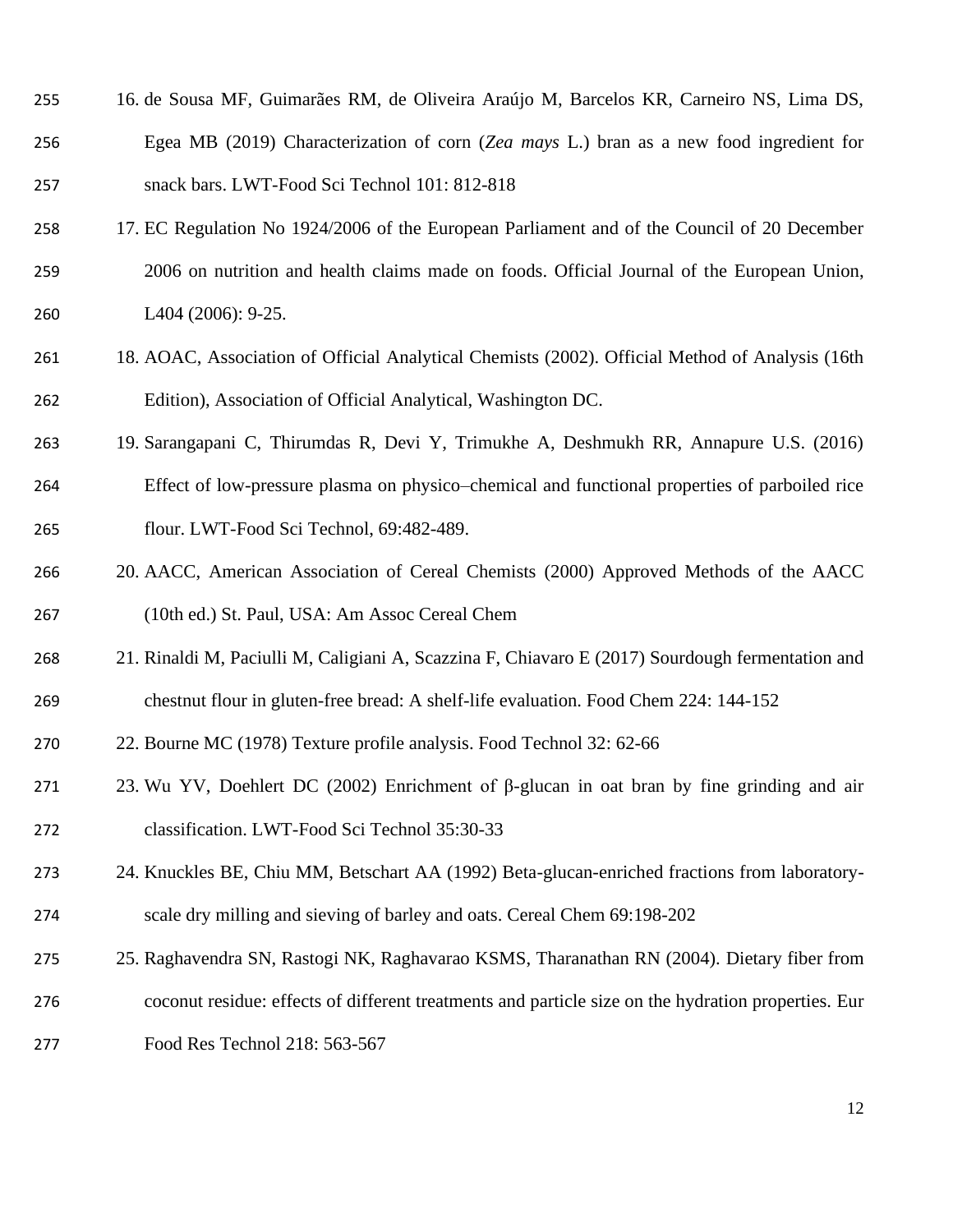| 278 | 26. Lecumberri E, Mateos R, Izquierdo-Pulido M, Rupérez P, Goya L, Bravo L (2007) Dietary       |
|-----|-------------------------------------------------------------------------------------------------|
| 279 | fibre composition, antioxidant capacity and physico-chemical properties of a fibre-rich product |
| 280 | from cocoa ( <i>Theobroma cacao</i> L.). Food Chem 104:948-954                                  |

- 27. De Angelis D, Madodé YE, Briffaz A, Hounhouigan DJ, Pasqualone A, Summo C (2020) Comparing the quality of two traditional fried street foods from the raw material to the end product: The Beninese cowpea‐based ata and the Italian wheat‐based popizza. Legum Sci, e35.
- 28. Pérez Sira E, Méndez A, León M, Hernández G, Sívoli L (2015) In: Pérez Sira E (ed) Cocoa byproducts technology, rheology, styling, and nutrition. Nova Science Publishers, New York.
- 29. Martínez MM, Díaz Á, Gómez M (2014) Effect of different microstructural features of soluble and insoluble fibres on gluten-free dough rheology and bread-making. J Food Eng 142:49-56
- 30. Coda R, Kärki I, Nordlund E, Heiniö RL, Poutanen K, Katina K (2014) Influence of particle size on bioprocess induced changes on technological functionality of wheat bran. Food Microbiol 37:69-77
- 31. Gómez M, Moraleja A, Oliete B, Ruiz E, Caballero PA (2010) Effect of fibre size on the quality of fibre-enriched layer cakes. LWT-Food Sci Technol 43:33-38
- 32. Cappa C, Lucisano M, Mariotti M (2013) Influence of Psyllium, sugar beet fibre and water on gluten-free dough properties and bread quality. Carbohydr Polym 98:657-1666
- 33. Almeida EL, Chang YK, Steel CJ (2013) Dietary fibre sources in bread: Influence on technological quality. LWT-Food Scie Technol 50:545-553
- 34. Kārkliņa D, Gedrovica I, Reca M, Kronberga M (2012) Production of biscuits with higher nutritional value. Proceedings of the Latvian Academy of Sciences. Section B. Natural, Exact, and Applied Sciences 66:113-116
- 35. Masure HG, Fierens E, Delcour JA (2016) Current and forward looking experimental approaches in gluten-free bread making research. J Cereal Sci 67:92-111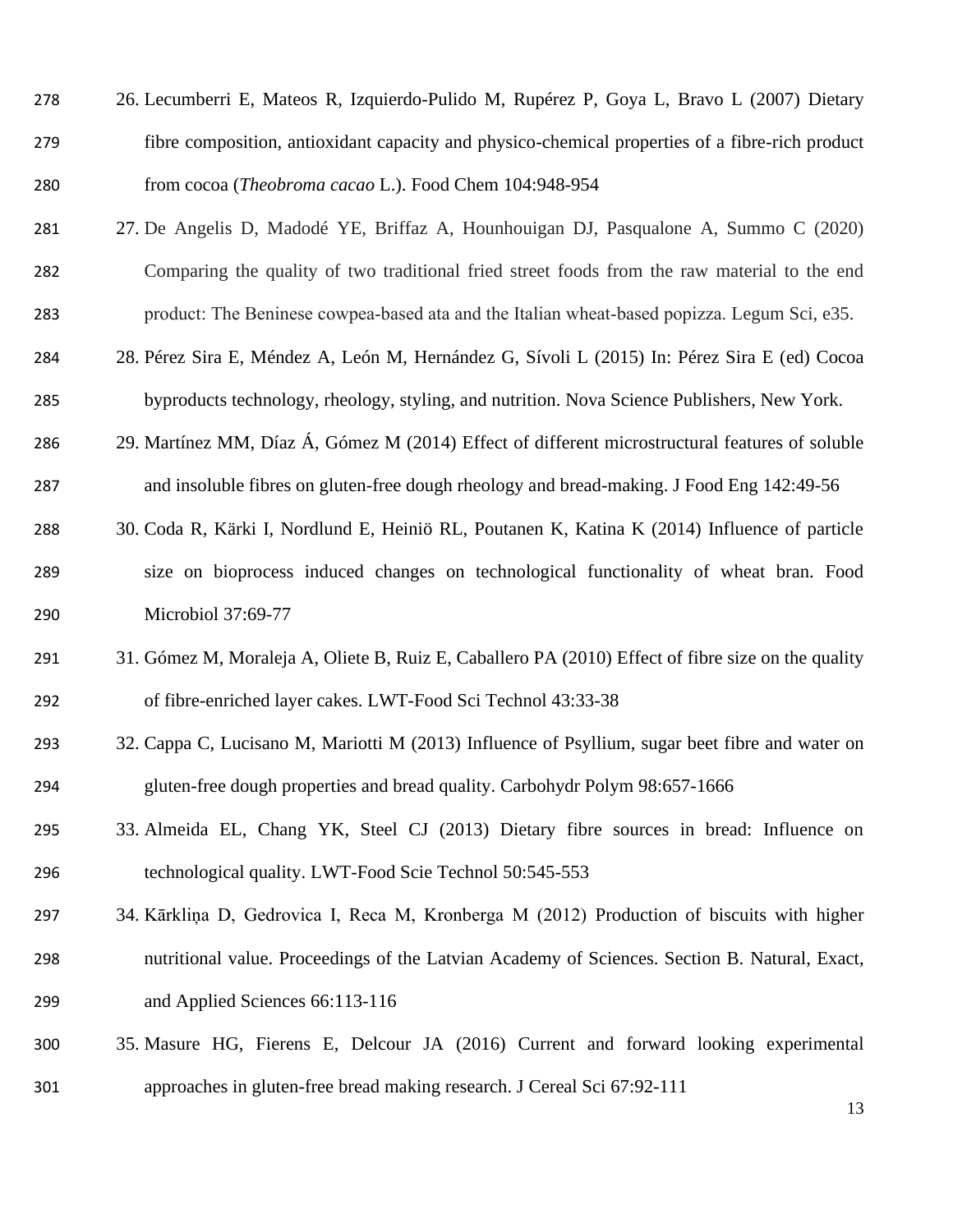| 302 | 36. Guimarães RM, Pimentel TC, de Rezende TAM, de Santana Silva J, Falcão HG, Ida EI, Egea             |
|-----|--------------------------------------------------------------------------------------------------------|
| 303 | MB (2019) Gluten-free bread: effect of soy and corn co-products on the quality parameters. Eur         |
| 304 | Food Res Techn 245:1365-1376                                                                           |
| 305 | 37. Sharma P, Gujral HS (2014) Anti-staling effects of $\beta$ -glucan and barley flour in wheat flour |
| 306 | chapatti. Food Chem 145:102-108                                                                        |
| 307 | 38. Cai L, Choi I, Hyun JN, Jeong YK, Baik BK (2014). Influence of bran particle size on               |
| 308 | bread-baking quality of whole grain wheat flour and starch retrogradation. Cereal Chem 91:65-          |
| 309 | 71                                                                                                     |
| 310 | 39. Rocha Parra AF, Ribotta PD, Ferrero C (2015) Apple pomace in gluten-free formulations:             |
| 311 | effect on rheology and product quality. Int J Food Sci Tech 50:682-690                                 |
| 312 |                                                                                                        |
| 313 |                                                                                                        |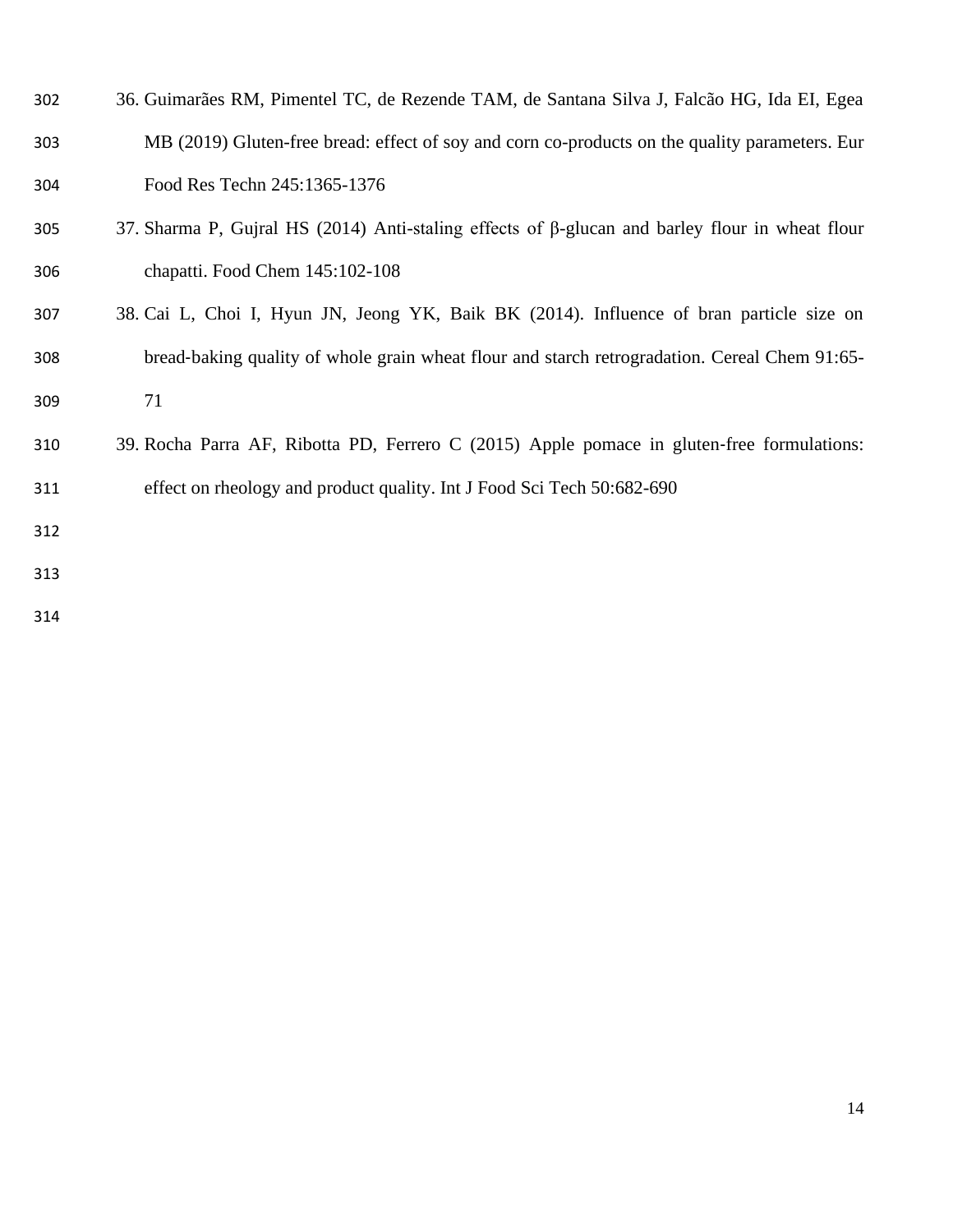#### 315 **Captions for figures**

316 **Figure 1**: Specific volume of tested breads. Error bars represent +/- 1 standard deviation, (n = 3, 317 sample size  $= 3$  for each bread type). Different capital letters indicate significant differences ( $p < 0.05$ ) 318 among different times for the same bread while different lowercase letters indicate significant 319  $*$ <sup>0</sup>0differences ( $p < 0.05$ ) among the four types of bread at the same storage time.

- 320 **Figure 2:** Number of holes, as percentage of the total number, for the selected dimensional classes at
- 321 time 0 day. Error bars represent  $+/- 1$  standard deviation, (n = 9, sample size = 3 for each bread type).
- 322 Bars of histograms with the same letters for each class are not significantly different  $(p < 0.05)$ .
- 323 **Figure 3:** Crumb moisture content for tested breads during storage. Error bars represent +/- 1 standard
- 324 deviation,  $(n = 9)$ , sample size = 3 for each bread type). Different capital letters indicate significant
- 325 differences (*p* < 0.05) among different times for the same bread while different lowercase letters
- 326 indicate significant differences ( $p < 0.05$ ) among the four types of bread at the same storage time.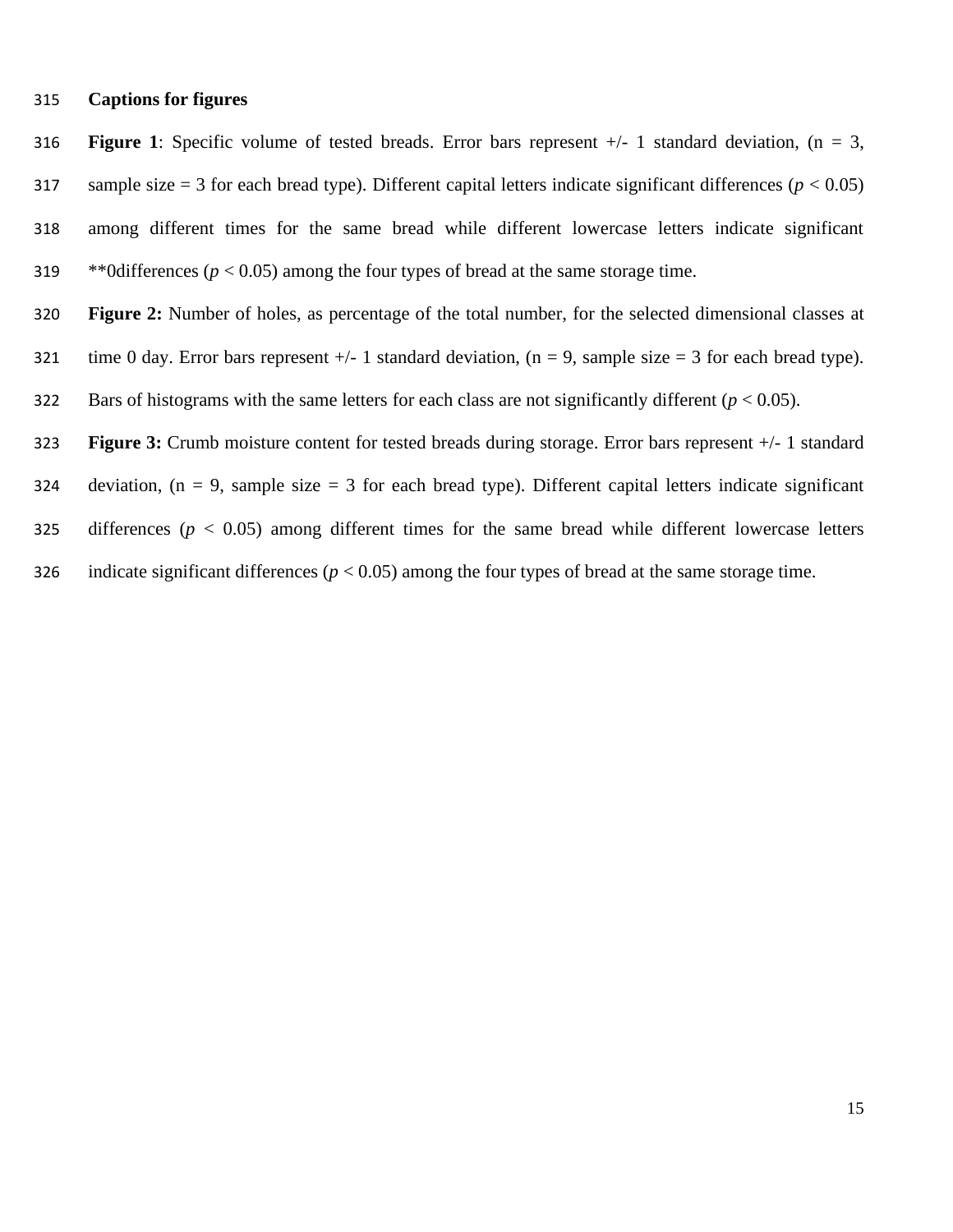328 **Table 1.** Water binding capacity (WBC), water absorption index (WAI), water holding capacity (WHC), water solubility index (WSI) and proximate

| 329 | composition of cocoa bean shell fractions <sup>a</sup> |  |  |  |
|-----|--------------------------------------------------------|--|--|--|
|     |                                                        |  |  |  |

| moisture                 | ash            | protein          | fat              | fibre            | <b>WBC</b>        | WAI              | <b>WHC</b>                                         | WSI                |
|--------------------------|----------------|------------------|------------------|------------------|-------------------|------------------|----------------------------------------------------|--------------------|
| $F1 \quad 4.9 + 0.3a$    | $6.0+0.1b$     | $15.2 \pm 0.4$ b | $6.9 \pm 0.6c$   | $63.7 \pm 0.6a$  |                   |                  | $2.89\pm0.16b$ 5.52 $\pm$ 0.16a 3.22 $\pm$ 0.18ab  | $0.124 + 0.062a$   |
| $F2 \quad 4.7+0.2a$      | $5.7+0.1c$     | $17.3 \pm 0.3a$  | $14.6 \pm 1.6$ b | $59.4 \pm 0.6$ b |                   |                  | $3.75 \pm 0.13a$ $4.38 \pm 0.23b$ $3.50 \pm 0.03a$ | $0.023 \pm 0.004b$ |
| <b>F3</b> 5.1 $\pm$ 0.2a | $6.7 \pm 0.1a$ | $18.2 \pm 0.6a$  | $21.8 \pm 1.9a$  | $57.2 \pm 0.7$ b | $2.95 \pm 0.20$ b | $3.98 \pm 0.18c$ | $3.08 \pm 0.11$ b                                  | $0.150\pm0.073a$   |

330<br>331

331 <sup>a</sup> n=3. Means in columns followed by different letter differed significantly ( $p < 0.05$ ).<br>332 Hydration properties are expressed as  $g/g$  while proximate data are expressed as  $g/100$ 

Hydration properties are expressed as  $g/g$  while proximate data are expressed as  $g/100g$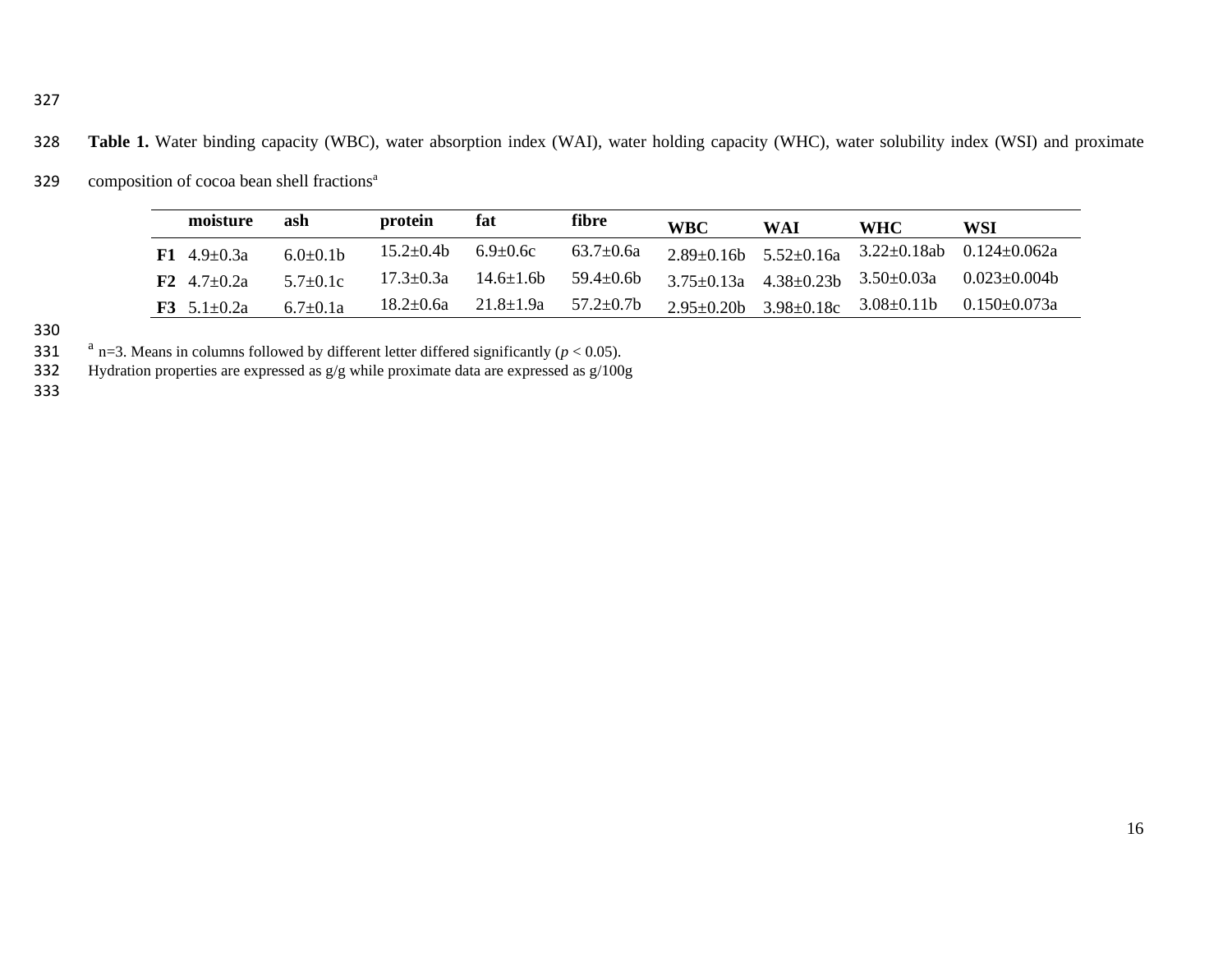| $h^*$<br>$L^*$<br>$h^*$<br>$L^*$<br>$a^*$<br>$a^*$<br>day<br>Crust<br>Crumb<br>$\mathbf{0}$<br>78.77±0.01bB<br>$1.84 \pm 0.01$ aA<br>$13.01 \pm 0.03$ aB<br>$6.59 \pm 0.13$ aA<br>86.99±2.42aA<br>$0.128 \pm 0.035$ cB<br>$\mathbf{1}$<br>$83.83 \pm 1.27bA$<br>$1.98 \pm 0.31 aA$<br>$15.97 \pm 0.99a$ A<br>$81.12 \pm 2.18aB$<br>$0.440 \pm 0.121 dA$<br>$6.97 \pm 0.43c$ A<br>3<br>83.26±0.38bA<br>83.26±0.38aAB<br>$0.307 \pm 0.135$ dA<br>$0.42 \pm 0.10$<br>$7.92 \pm 0.36$ cC<br>$6.70 \pm 0.78$ cA<br>$\overline{0}$<br>$12.67 \pm 0.71$ aA<br>$2.207 \pm 0.251$ aA<br>$84.04 \pm 0.88$ aA<br>$2.03 \pm 0.16$ aA<br>$71.96 \pm 1.56cA$<br>$9.27 \pm 0.46$ bA<br>$\mathbf{1}$<br>84.75±2.11bA<br>$2.038 \pm 0.301a$ AB<br>$1.61 \pm 0.28aB$<br>$11.46 \pm 0.89$ bA<br>$73.82 \pm 2.18b$ A<br>$8.80 \pm 0.66b$ B<br>$\overline{3}$<br>$83.12 \pm 1.49$ bA<br>$1.84 \pm 0.22aB$<br>$11.76 \pm 1.08$ bB<br>$75.42 \pm 2.18bA$<br>$1.866 \pm 0.316$ aB<br>$10.21 \pm 0.99$ aA<br>$\mathbf{0}$<br>$84.23 \pm 2.10$ aA<br>$1.37 \pm 0.38$ bA<br>$14.09 \pm 1.30$ aA<br>$81.08 \pm 1.92$ bA<br>$1.367 \pm 0.38$ bA<br>$14.33 \pm 1.28$ aA<br>$\mathbf{1}$<br>86.76±0.69abA<br>$1.050 \pm 0.286c$ B<br>$8.46 \pm 0.48b$ B<br>$0.84 \pm 0.16aA$<br>$10.89 \pm 0.54b$ B<br>76.42±2.19abB<br>$\overline{3}$<br>$84.36 \pm 1.72$ bA<br>$1.63 \pm 0.37$ bA<br>$15.17 \pm 1.16$ aA<br>$81.84 \pm 2.97a$ A<br>$1.321 \pm 0.2001$ bA<br>11.08±0.94aAB<br>$\mathbf{0}$<br>86.26±2.33aA<br>$1.19 \pm 0.13$ bA<br>$10.54 \pm 0.88$ bA<br>73.09±1.85cA<br>$1.398 \pm 0.155$ bAB<br>$8.88 \pm 1.25$ <b>bB</b><br>$\mathbf{1}$<br>88.02±1.37aA<br>$0.80 \pm 0.19b$ B<br>$11.58 \pm 1.05bA$<br>74.75±2.11bA<br>$1.609 \pm 0.284b$ A<br>11.45±0.89aA<br>$\overline{3}$<br>$10.88 \pm 1.05a$ A<br>$73.73 \pm 5.01$ bA<br>$87.85 \pm 1.37$ aA<br>$0.82 \pm 0.19bAB$<br>$0.907 \pm 0.270$ cB<br>$8.03 \pm 0.88$ bB |                |  |  |  |  |
|------------------------------------------------------------------------------------------------------------------------------------------------------------------------------------------------------------------------------------------------------------------------------------------------------------------------------------------------------------------------------------------------------------------------------------------------------------------------------------------------------------------------------------------------------------------------------------------------------------------------------------------------------------------------------------------------------------------------------------------------------------------------------------------------------------------------------------------------------------------------------------------------------------------------------------------------------------------------------------------------------------------------------------------------------------------------------------------------------------------------------------------------------------------------------------------------------------------------------------------------------------------------------------------------------------------------------------------------------------------------------------------------------------------------------------------------------------------------------------------------------------------------------------------------------------------------------------------------------------------------------------------------------------------------------------------------------------------------------------------------------------------------------------------------------------------------------------------------------------------------------------------------|----------------|--|--|--|--|
|                                                                                                                                                                                                                                                                                                                                                                                                                                                                                                                                                                                                                                                                                                                                                                                                                                                                                                                                                                                                                                                                                                                                                                                                                                                                                                                                                                                                                                                                                                                                                                                                                                                                                                                                                                                                                                                                                                |                |  |  |  |  |
|                                                                                                                                                                                                                                                                                                                                                                                                                                                                                                                                                                                                                                                                                                                                                                                                                                                                                                                                                                                                                                                                                                                                                                                                                                                                                                                                                                                                                                                                                                                                                                                                                                                                                                                                                                                                                                                                                                |                |  |  |  |  |
|                                                                                                                                                                                                                                                                                                                                                                                                                                                                                                                                                                                                                                                                                                                                                                                                                                                                                                                                                                                                                                                                                                                                                                                                                                                                                                                                                                                                                                                                                                                                                                                                                                                                                                                                                                                                                                                                                                | $\mathcal{C}$  |  |  |  |  |
|                                                                                                                                                                                                                                                                                                                                                                                                                                                                                                                                                                                                                                                                                                                                                                                                                                                                                                                                                                                                                                                                                                                                                                                                                                                                                                                                                                                                                                                                                                                                                                                                                                                                                                                                                                                                                                                                                                |                |  |  |  |  |
|                                                                                                                                                                                                                                                                                                                                                                                                                                                                                                                                                                                                                                                                                                                                                                                                                                                                                                                                                                                                                                                                                                                                                                                                                                                                                                                                                                                                                                                                                                                                                                                                                                                                                                                                                                                                                                                                                                |                |  |  |  |  |
|                                                                                                                                                                                                                                                                                                                                                                                                                                                                                                                                                                                                                                                                                                                                                                                                                                                                                                                                                                                                                                                                                                                                                                                                                                                                                                                                                                                                                                                                                                                                                                                                                                                                                                                                                                                                                                                                                                | F <sub>3</sub> |  |  |  |  |
|                                                                                                                                                                                                                                                                                                                                                                                                                                                                                                                                                                                                                                                                                                                                                                                                                                                                                                                                                                                                                                                                                                                                                                                                                                                                                                                                                                                                                                                                                                                                                                                                                                                                                                                                                                                                                                                                                                |                |  |  |  |  |
|                                                                                                                                                                                                                                                                                                                                                                                                                                                                                                                                                                                                                                                                                                                                                                                                                                                                                                                                                                                                                                                                                                                                                                                                                                                                                                                                                                                                                                                                                                                                                                                                                                                                                                                                                                                                                                                                                                |                |  |  |  |  |
|                                                                                                                                                                                                                                                                                                                                                                                                                                                                                                                                                                                                                                                                                                                                                                                                                                                                                                                                                                                                                                                                                                                                                                                                                                                                                                                                                                                                                                                                                                                                                                                                                                                                                                                                                                                                                                                                                                | F <sub>2</sub> |  |  |  |  |
|                                                                                                                                                                                                                                                                                                                                                                                                                                                                                                                                                                                                                                                                                                                                                                                                                                                                                                                                                                                                                                                                                                                                                                                                                                                                                                                                                                                                                                                                                                                                                                                                                                                                                                                                                                                                                                                                                                |                |  |  |  |  |
|                                                                                                                                                                                                                                                                                                                                                                                                                                                                                                                                                                                                                                                                                                                                                                                                                                                                                                                                                                                                                                                                                                                                                                                                                                                                                                                                                                                                                                                                                                                                                                                                                                                                                                                                                                                                                                                                                                |                |  |  |  |  |
|                                                                                                                                                                                                                                                                                                                                                                                                                                                                                                                                                                                                                                                                                                                                                                                                                                                                                                                                                                                                                                                                                                                                                                                                                                                                                                                                                                                                                                                                                                                                                                                                                                                                                                                                                                                                                                                                                                | F1             |  |  |  |  |
|                                                                                                                                                                                                                                                                                                                                                                                                                                                                                                                                                                                                                                                                                                                                                                                                                                                                                                                                                                                                                                                                                                                                                                                                                                                                                                                                                                                                                                                                                                                                                                                                                                                                                                                                                                                                                                                                                                |                |  |  |  |  |
|                                                                                                                                                                                                                                                                                                                                                                                                                                                                                                                                                                                                                                                                                                                                                                                                                                                                                                                                                                                                                                                                                                                                                                                                                                                                                                                                                                                                                                                                                                                                                                                                                                                                                                                                                                                                                                                                                                |                |  |  |  |  |
|                                                                                                                                                                                                                                                                                                                                                                                                                                                                                                                                                                                                                                                                                                                                                                                                                                                                                                                                                                                                                                                                                                                                                                                                                                                                                                                                                                                                                                                                                                                                                                                                                                                                                                                                                                                                                                                                                                |                |  |  |  |  |

**Table 2**. Crumb and crust colorimetric parameters for analysed breads.<sup>a</sup>

335 <sup>a</sup> n=10. Means in column followed by different capital letters significantly differ ( $p < 0.05$ ) among different times for the same bread. Means followed by different lowercase letters significantly differ ( $p < 0.05$ ) lowercase letters significantly differ  $(p < 0.05)$  among the four types of bread at the same storage time.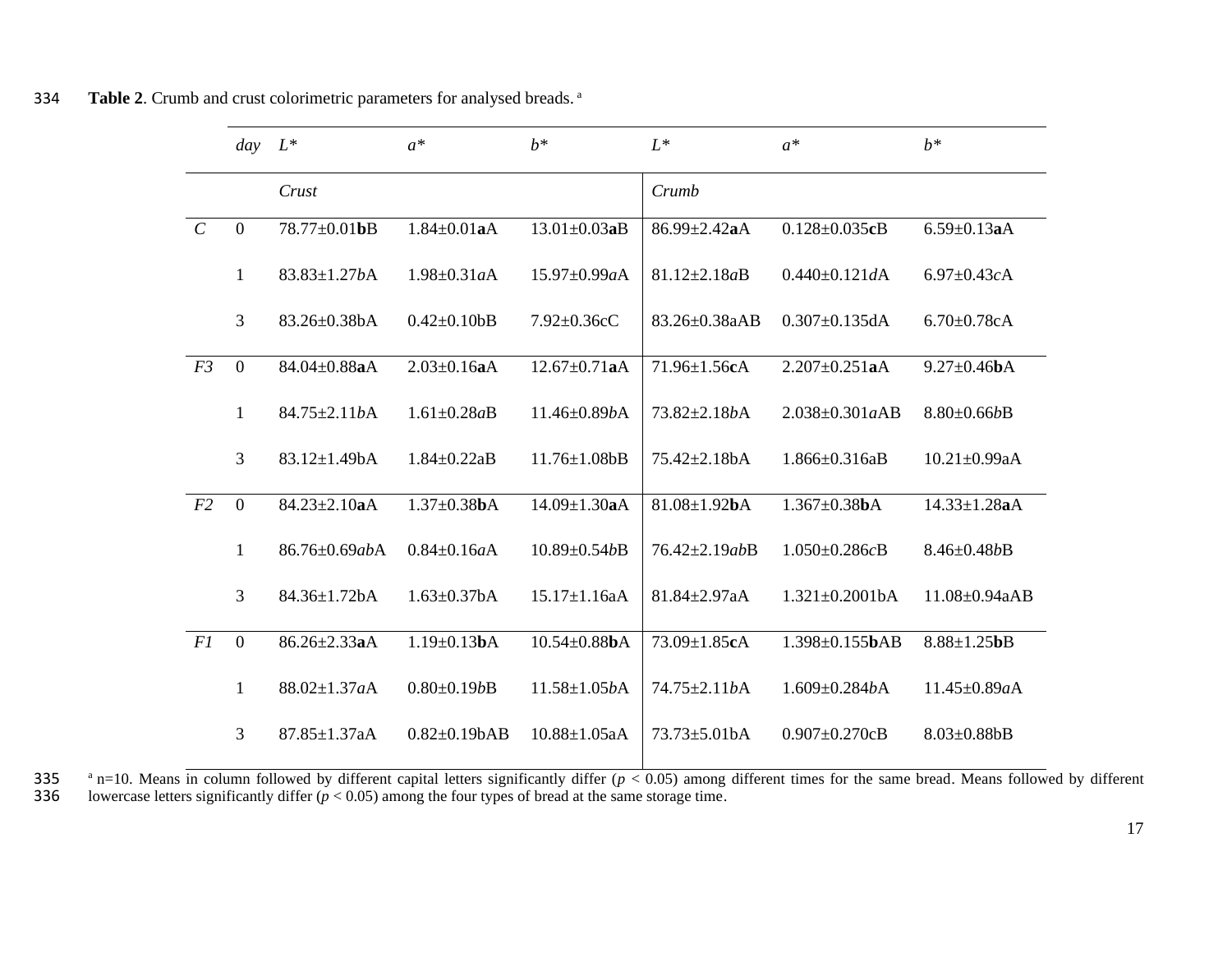337<br>338 Table 3. Crumb textural profile analysis (TPA) and crust penetration parameters for the four analysed breads during storage. <sup>a</sup>

|                |                | crumb              |                    |                      |                    | crust               |
|----------------|----------------|--------------------|--------------------|----------------------|--------------------|---------------------|
|                | day            | Hardness $(N)$     | Cohesiveness       | Resilience           | Chewiness $(N)$    | Hardness $(N)$      |
| $\mathcal{C}$  | $\mathbf{0}$   | $0.53 \pm 0.06$ aB | $0.77 \pm 0.10$ aA | $100.10 \pm 0.32$ aA | $0.43 \pm 0.09$ aB | $1.92 \pm 0.11$ aA  |
|                | $\mathbf{1}$   | $0.76 \pm 0.12b$ B | $0.84 \pm 0.09a$ A | $102.67 \pm 3.02aB$  | $0.90 \pm 0.22a$ A | $1.16 \pm 0.15b$ B  |
|                | 3              | $1.57 \pm 0.48$ bA | $0.64 \pm 0.08$ aB | $103.16 \pm 3.87$ aC | $1.10\pm0.42$ abA  | $2.22 \pm 0.46bA$   |
| F <sub>3</sub> | $\mathbf{0}$   | $0.52 \pm 0.10$ aB | $0.78 \pm 1.07$ aA | 98.68±0.02aA         | $0.40 \pm 0.19$ aB | $1.83 \pm 0.49$ aC  |
|                | $\mathbf{1}$   | $1.21 \pm 0.24aAB$ | $0.58 \pm 0.02aB$  | 97.05±0.71bA         | $0.63 \pm 0.15bA$  | $2.39 \pm 0.51aB$   |
|                | 3              | $1.43 \pm 0.34$ bA | $0.55 \pm 0.06bB$  | 91.53±3.99bA         | $0.72 \pm 0.16bA$  | $3.30 \pm 0.31$ aA  |
| F2             | $\overline{0}$ | $0.61 \pm 0.21$ aC | $0.74 \pm 0.06$ aA | $81.55 \pm 15.48$ bB | $0.35 \pm 0.10$ aB | $1.84 \pm 0.43$ aA  |
|                | $\mathbf{1}$   | $1.31 \pm 0.29aB$  | $0.60 \pm 0.04b$ B | 98.00±0.53bA         | $0.71 \pm 0.16b$ B | $1.52 \pm 0.31bB$   |
|                | 3              | $2.93 \pm 0.47$ aA | $0.58 \pm 0.09aB$  | 97.06±1.14bA         | $1.64 \pm 0.25$ aA | $1.81 \pm 0.19$ bA  |
| FI             | $\overline{0}$ | $0.57 \pm 0.16$ aB | $0.72 \pm 0.02$ aA | 98.77±0.42aA         | $0.43 \pm 0.11$ aA | $2.18 \pm 0.60$ aAB |
|                | $\mathbf{1}$   | $0.84 \pm 0.07b$ A | $0.60 \pm 0.04b$ B | 97.55±0.51bAB        | $0.51 \pm 0.06bA$  | $2.61 \pm 0.27 aA$  |
|                | 3              | $0.95 \pm 0.24c$ A | $0.57 \pm 0.08$ aB | $92.62 \pm 4.46 bB$  | $0.49 \pm 0.13$ bA | $1.91 \pm 0.26$ bB  |

341  $\alpha$  n=5 for crust and n=10 for crumb. Means in column followed by different capital letters significantly differ ( $p < 0.05$ ) among different times for the same bread. Means followed by different lowercase letters significantly differ (*p* < 0.05) among the four types of bread at the same storage time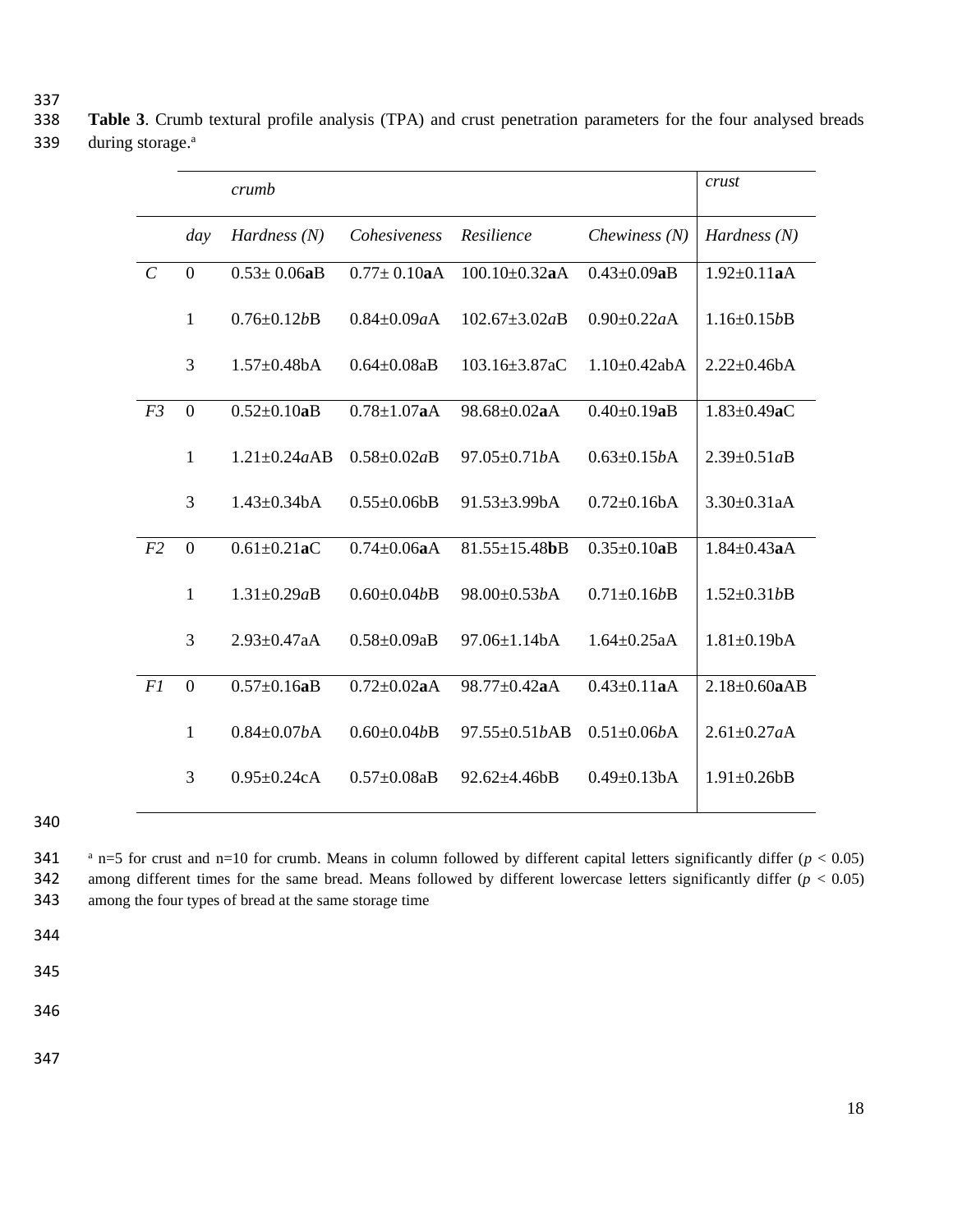349 **Figure 1.** 



**days**

350

351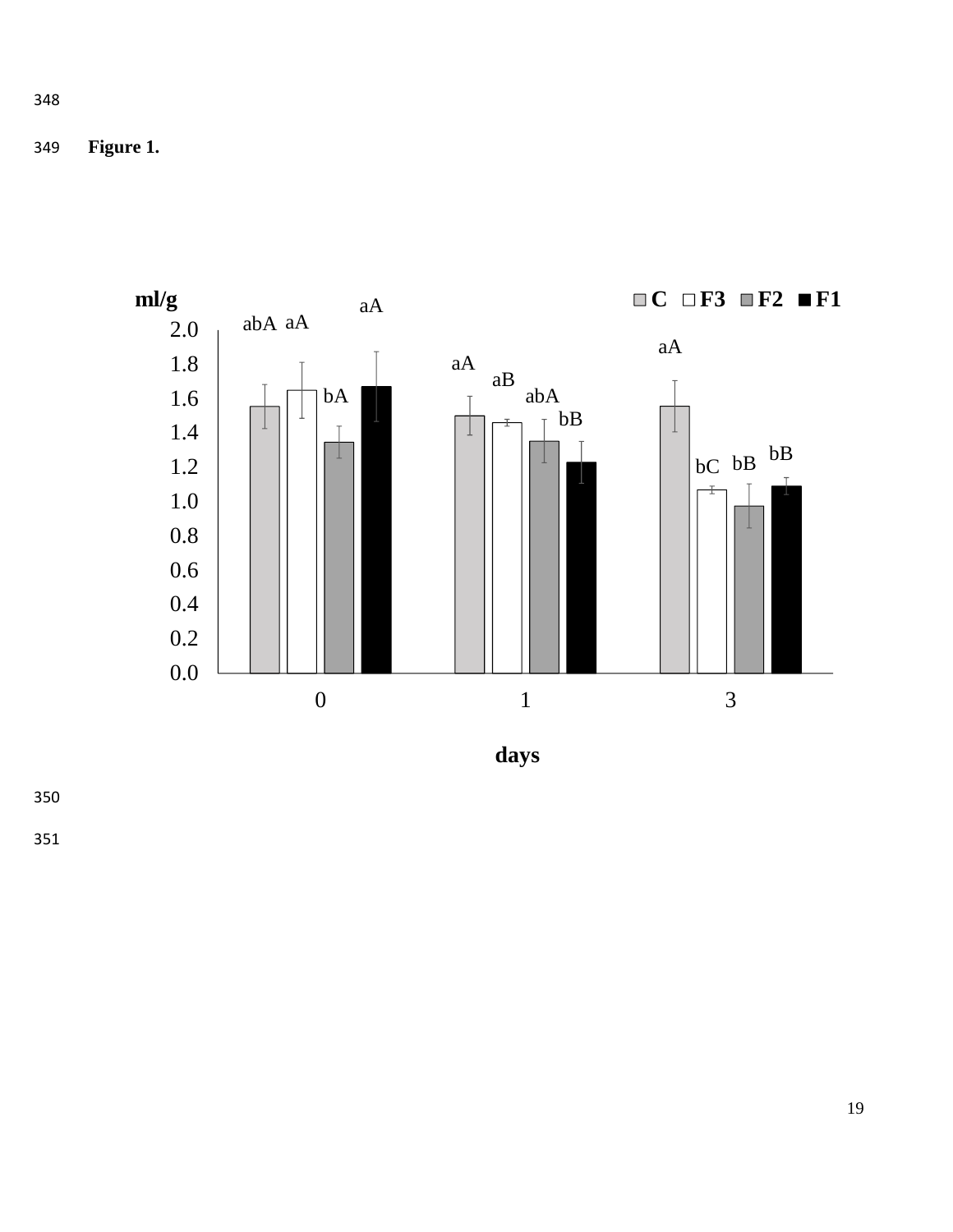352 **Figure. 2.** 



353

354